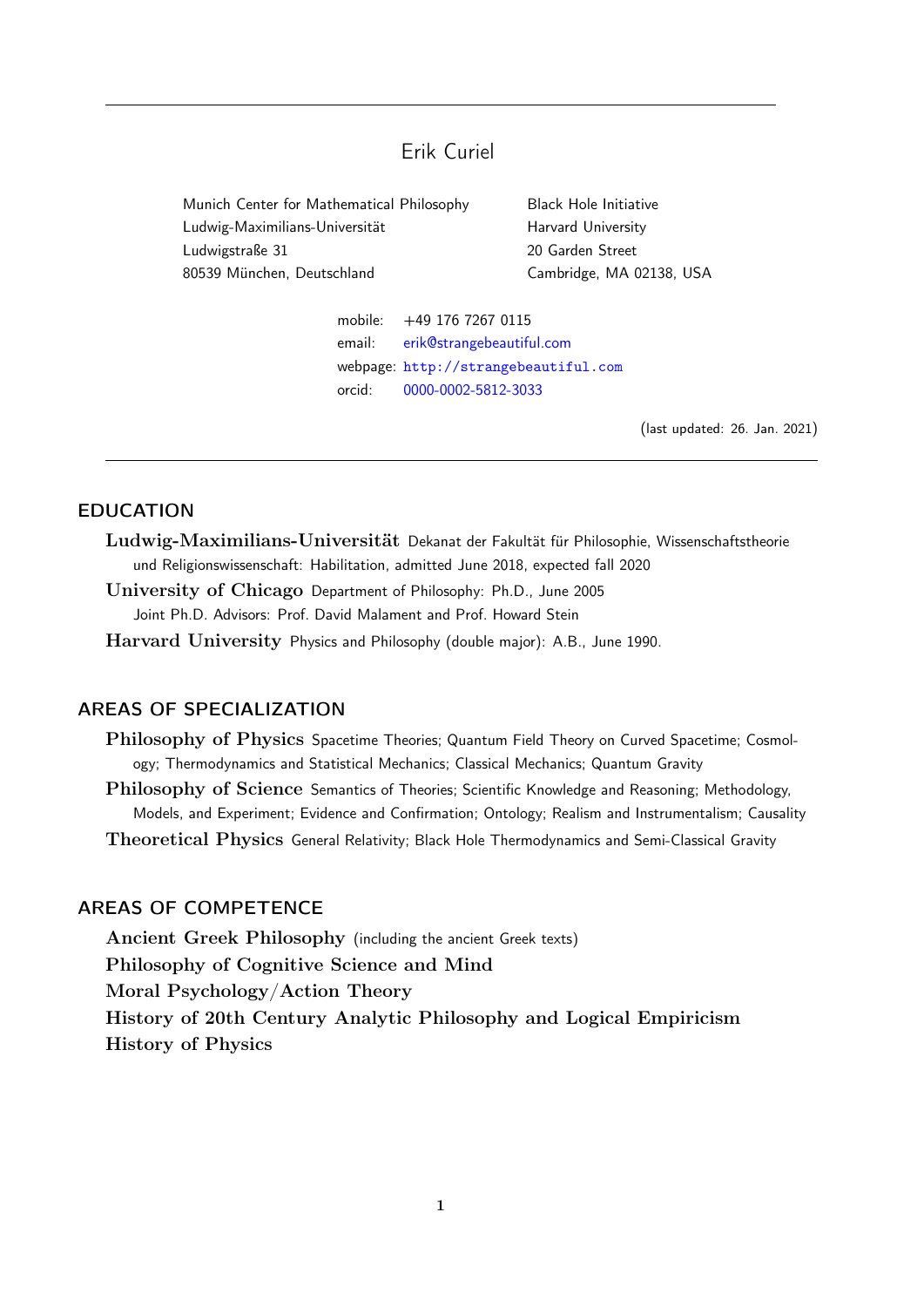### ACADEMIC APPOINTMENTS

#### Munich Center for Mathematical Philosophy (MCMP)

Assistant Professor (wissenschaftlicher Mitarbeiter), LMU Munich, May 2016 (ongoing, 8 months a year 2016–2019, 10 months a year 2020 onward), fully funded by 2 competitive Eigene Stelle (Single PI) grants from the Deutsche Forschungsgemeinschaft (German Research Foundation); Postdoctoral Research Fellow, Sep. 2013–Apr. 2016

<https://www.mcmp.philosophie.uni-muenchen.de/people/faculty/curiel/index.html>

#### Black Hole Initiative

Senior Research Fellow, Harvard Univ., Sep. 2016 (ongoing, 4 months a year 2016–2019, 2 months a year 2020 onward), by invitation

<https://bhi.fas.harvard.edu/people/erik-curiel>

#### Rotman Institute for Philosophy

Assistant Professor/Postdoctoral Fellow, Univ. of Western Ontario, Sep. 2010–Aug. 2013

#### London School of Economics

Tutorial Fellow, Department of Philosophy, Logic and Scientific Method, Sep. 2009–Aug. 2010

#### University of Pittsburgh

Postdoctoral Fellow, Center for Philosophy of Science, Sep. 2008–Aug. 2009

#### Stanford University

Lecturer, Philosophy Department, Sep. 1998–Aug. 1999; Humanities Fellow, Sep. 1999–Aug. 2000

#### University of Chicago

Lecturer, Philosophy Department, Winter Term 1997

#### PHILOSOPHY PUBLICATIONS

## (\*\*\*' prefixed means  $\geq 75$  citations; '\*\*'  $\geq 50$  citations; '\*'  $\geq 20$  citations)

- ["What Can It Mean to Ask, Why Is There Something Rather Than Nothing?",](http://strangebeautiful.com/papers/curiel-what-means-something-not-nothing.pdf) in Science, Philosophy, and Theology Engage the New Cosmology: Building on the Legacy of Stephen Hawking, M. A. Meyers and E. Priest (Eds.), forthcoming 2021, Templeton Press; URL: <[http://strangebeautiful.com/](http://strangebeautiful.com/papers/curiel-what-means-something-not-nothing.pdf) [papers/curiel-what-means-something-not-nothing.pdf](http://strangebeautiful.com/papers/curiel-what-means-something-not-nothing.pdf)>
- "The Many Definitions of a Black Hole", Chinese Journal of Physics, forthcoming 2021, Chinese translation of "The Many Definitions of a Black Hole" in Nature Astronomy, doi[:10.1038/s41550-018-0602-1](http://dx.doi.org/10.1038/s41550-018-0602-1)
- ["Schematizing the Observer and the Epistemic Content of Theories",](http://strangebeautiful.com/papers/curiel-schema-obsr-epi-content-theors.pdf) Studies in History and Philosophy of Modern Physics, forthcoming 2021 (Preprint: [arXiv:1903.02182 \[physics.hist-ph\]\)](https://arxiv.org/abs/1903.02182)
- "Measurement and Coordination: Reichenbachian Themes" (with Flavia Padovani), in Neo-Kantian Perspectives on the Exact Sciences, F. Biagioli and M. Giovanelli (Eds.), Routledge, forthcoming 2021
- "Preface to Special Issue on the Philosophy of Howard Stein" (with Tom Pashby and James Weatherall), Studies in History and Philosophy of Modern Physics, 2020, doi[:10.1016/j.shpsb.2020.09.001](https://doi.org/10.1016/j.shpsb.2020.09.001)
- ["Framework Confirmation by Newtonian Abduction",](http://strangebeautiful.com/papers/curiel-fw-confirm-newt-abduct.pdf) Synthese, 2020, doi[:10.1007/s11229-019-02400-9](http://dx.doi.org/10.1007/s11229-019-02400-9) (preprint: [arXiv:1804.07414 \[physics.hist-ph\]\)](http://arxiv.org/abs/1804.07414)
- [\\*"Singularities and Black Holes",](http://plato.stanford.edu/entries/spacetime-singularities) The Stanford Encyclopedia of Philosophy, Spring 2019 Edition, Edward N. Zalta (ed.),  $URL =$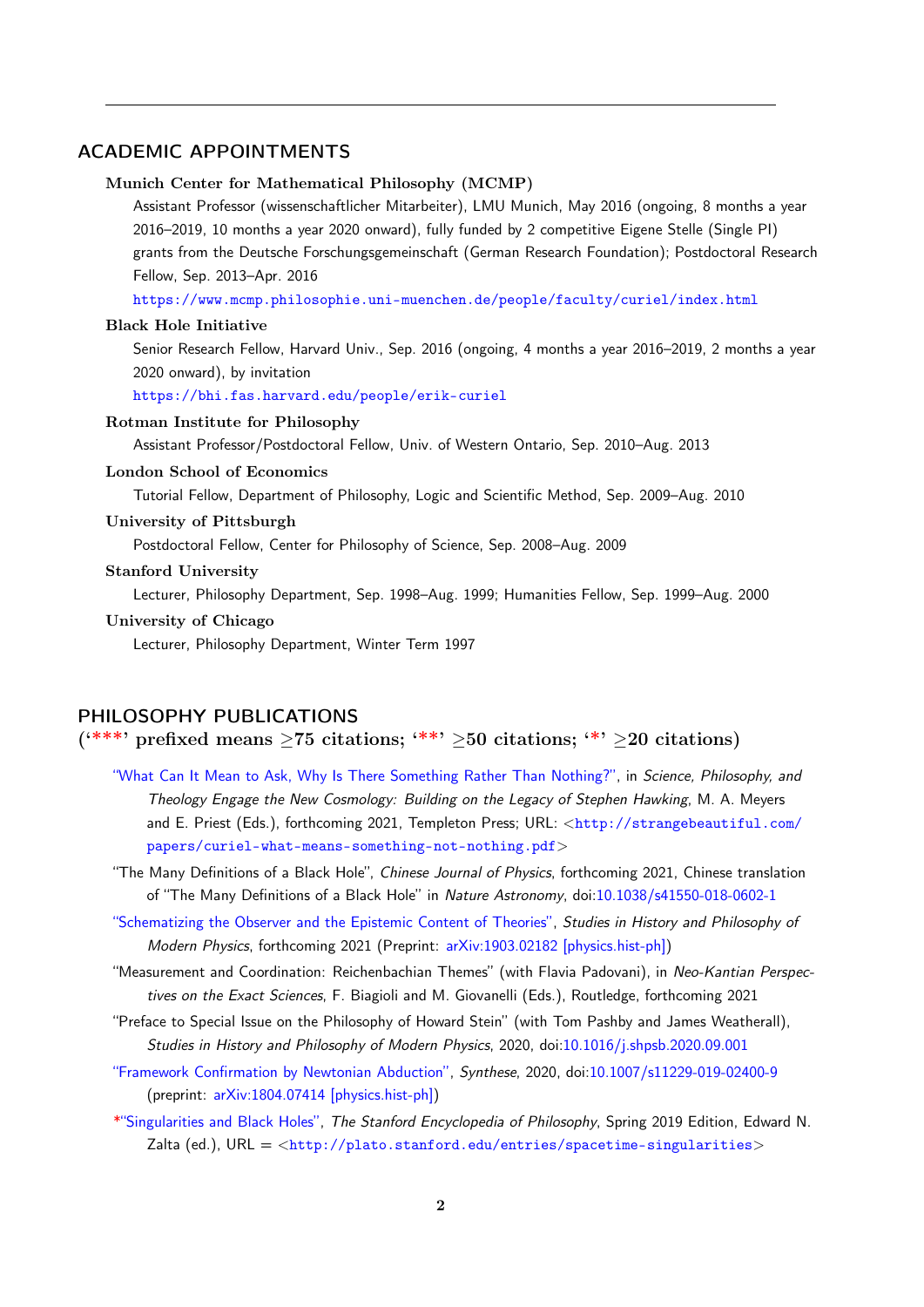- [\\*"On Geometric Objects, the Non-Existence of a Gravitational Stress-Energy Tensor, and the Unique](http://strangebeautiful.com/papers/curiel-nonexist-grav-seten-uniq-efe.pdf)[ness of the Einstein Field Equation",](http://strangebeautiful.com/papers/curiel-nonexist-grav-seten-uniq-efe.pdf) Studies in History and Philosophy of Modern Physics, 2019, doi[:10.1016/j.shpsb.2018.08.003](http://dx.doi.org/10.1016/j.shpsb.2018.08.003) (preprint: [arXiv:0908.3322v3 \[gr-qc\]\)](http://arxiv.org/abs/0908.3322)
- [\\*\\*\\*"A Primer on Energy Conditions",](http://strangebeautiful.com/papers/curiel-primer-energy-conds.pdf) in Towards a Theory of Spacetime Theories, D. Lehmkuhl, G. Schiemann, and E. Scholz (Eds.), Einstein Studies, Birkhäuser, 2017, doi[:10.1007/978-1-4939-3210-8](http://dx.doi.org/10.1007/978-1-4939-3210-8_3) 3 (preprint: [arXiv:1405.0403 \[gr-qc\]\)](http://arxiv.org/abs/1405.0403)
- [\\*"On the Existence of Spacetime Structure",](http://strangebeautiful.com/papers/curiel-exist-st-struct.pdf) The British Journal for the Philosophy of Science, 2016, doi[:10.1093/bjps/axw014](http://dx.doi.org/10.1093/bjps/axw014) (preprint: [arXiv:1503.03413 \[physics.hist-ph\]\)](http://arxiv.org/abs/1503.03413). A manuscript containing technical appendices for the constructions and arguments, and further discussion, is available at  $\langle$ [http:](http://strangebeautiful.com/papers/curiel-exist-st-struct-tech-apdx.pdf) [//strangebeautiful.com/papers/curiel-exist-st-struct-tech-apdx.pdf](http://strangebeautiful.com/papers/curiel-exist-st-struct-tech-apdx.pdf)>.
- [\\*\\*"Classical Mechanics Is Lagrangian; It Is Not Hamiltonian",](http://strangebeautiful.com/papers/curiel-cm-lag-not-ham.pdf) The British Journal for the Philosophy of Science, 2014, doi[:10.1093/bjps/axs034](http://dx.doi.org/10.1093/bjps/axs034)
- ["Singularities and Black Holes in Relativistic Spacetimes"](http://plato.stanford.edu/archives/fall2012/entries/spacetime-singularities/) (with Peter Bokulich), The Stanford Encyclopædia of Philosophy, Fall 2012 Edition, Edward N. Zalta (ed.), URL = <[http://plato.stanford.edu/](http://plato.stanford.edu/archives/fall2012/entries/spacetime-singularities/) [archives/fall2012/entries/spacetime-singularities/](http://plato.stanford.edu/archives/fall2012/entries/spacetime-singularities/)>
- [\\*"General Relativity Needs No Interpretation",](http://strangebeautiful.com/papers/curiel-gr-needs-no-interp.pdf) Philosophy of Science, 2009, doi[:10.1086/599277](http://dx.doi.org/10.1086/599277)
- HIATUS IN ACADEMIC CAREER FOR PERSONAL REASONS, 2001–2008 (see section "Additional Information" at end of CV)
- [\\*"Against the Excesses of Quantum Gravity: A Plea for Modesty",](http://strangebeautiful.com/papers/curiel-against-excesses-qg.pdf) Philosophy of Science, 2001, doi[:10.1086/392926](http://dx.doi.org/10.1086/392926)
- [\\*"The Constraints General Relativity Places on Physicalist Accounts of Causality",](http://strangebeautiful.com/papers/curiel-gr-constraints-phys-caus.pdf) Theoria, 2000, URL = <<http://www.jstor.org/stable/23918569>>
- [\\*\\*"The Analysis of Singular Spacetimes",](http://strangebeautiful.com/papers/curiel-analysis-sing-sts.pdf) Philosophy of Science, 1999, [10.1086/392720;](http://dx.doi.org/10.1086/392720) a revised and extended version is available at

<<http://strangebeautiful.com/phil-phys.html>>

# PHYSICS AND BIOLOGY PUBLICATIONS

(\*\*\*' prefixed means  $\geq$ 75 citations; '\*\*'  $\geq$ 50 citations; '\*'  $\geq$ 20 citations)

- ["Two-Dimensional Area and Matter Flux in the Theory of Causal Fermion Systems"](http://strangebeautiful.com/papers/curiel-et-area-matter-cfs.pdf) (with Felix Finster and José Maria Isidro), 2021, International Journal of Modern Physics D, doi[:10.1142/S0218271820500984](https://doi.org/10.1142/S0218271820500984) (Preprint: [arXiv:1910.06161 \[math-ph\]\)](https://arxiv.org/abs/1910.06161)
- [\\*"The Many Definitions of a Black Hole",](http://strangebeautiful.com/papers/curiel-many-defs-bh.pdf) Nature Astronomy, 2019, doi[:10.1038/s41550-018-0602-1](http://dx.doi.org/10.1038/s41550-018-0602-1) (free read-only SharedIt link: <https://rdcu.be/bfNpM>; preprint: [arXiv:1808.01507 \[gr-qc\]\)](http://arxiv.org/abs/1808.01507). Reviewed in Mark Buchanan's monthly column in Nature Physics, [https://www.nature.com/articles/](https://www.nature.com/articles/s41567-018-0299-1) [s41567-018-0299-1](https://www.nature.com/articles/s41567-018-0299-1); the basis for an article in the popular science and culture magazine Nautilus, <http://nautil.us/blog/think-you-know-the-definition-of-a-black-hole-think-again>
- ["Summing over Spacetime Dimensions in Quantum Gravity"](http://strangebeautiful.com/papers/curiel-et-sum-st-dims-qg.pdf) (with Felix Finster and José Maria Isidro), Symmetry, 2020, doi[:10.3390/sym12010138](https://doi.org/10.3390/sym12010138) [\(arXiv:1910.11209 \[gr-qc\]\)](https://arxiv.org/abs/1910.11209)
- ["Singularities in Reissner-Nordström Black Holes"](http://strangebeautiful.com/papers/chesler-et-sings-rn-bhs.pdf) (with Paul Chesler and Ramesh Narayan), Classical and Quantum Gravity, 2020, doi[:10.1088/1361-6382/ab5b69](http://dx.doi.org/10.1088/1361-6382/ab5b69) (preprint: [arXiv:1902.08323 \[gr](https://arxiv.org/abs/1902.08323)[qc\]\)](https://arxiv.org/abs/1902.08323); the subject of an interview and article, "Black Hole Singularities Are As Inescapable As Ex-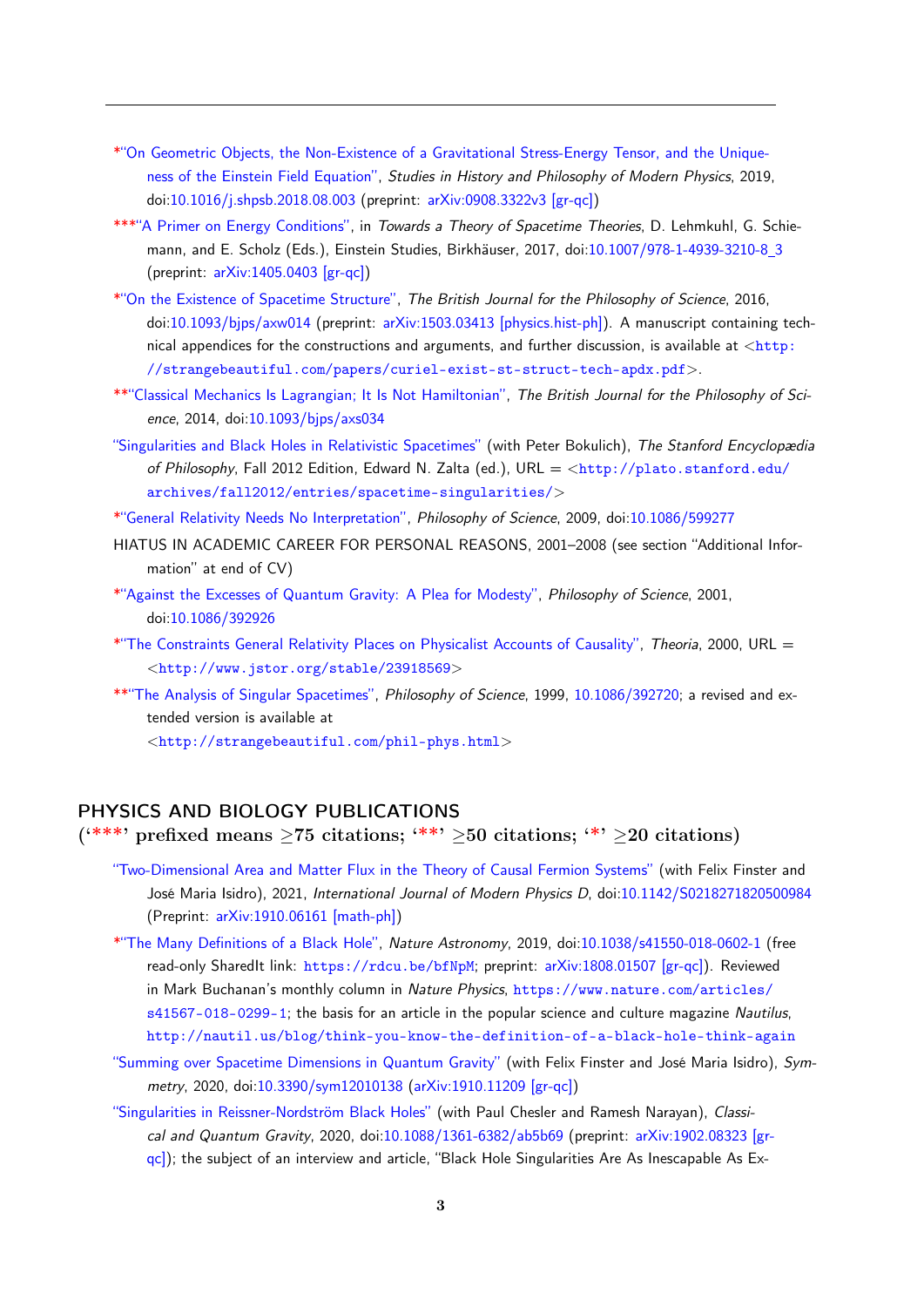pected", by S. Nadis in the general science journal Quanta, [https://www.quantamagazine.org/](https://www.quantamagazine.org/black-hole-singularities-are-as-inescapable-as-expected-20191202/) [black-hole-singularities-are-as-inescapable-as-expected-20191202/](https://www.quantamagazine.org/black-hole-singularities-are-as-inescapable-as-expected-20191202/) (December 2019)

- ["Numerical Evolution of Shocks in the Interior of Kerr Black Holes"](http://strangebeautiful.com/papers/chesler-et-num-evol-shocks-int-kerr.pdf) (with Paul Chesler and Ramesh Narayan), Physical Review D, 2019, doi[:10.1103/PhysRevD.99.084033](https://dx.doi.org/10.1103/PhysRevD.99.084033) [\(arXiv:1808.07502 \[gr-qc\]\)](https://arxiv.org/abs/1808.07502); the subject of an interview and article, "Peering Inside Realistic Black Holes", by S. Nadis in the popular science magazine Discover, [http://discovermagazine.com/2019/septemberoctober/](http://discovermagazine.com/2019/septemberoctober/taking-the-plunge) [taking-the-plunge](http://discovermagazine.com/2019/septemberoctober/taking-the-plunge) (September/October 2019)
- \*\*" $\alpha_1$ [-Antitrypsin Deficiency Caused by the](http://www.ncbi.nlm.nih.gov/pmc/articles/PMC303800/)  $\alpha_1$ -Antitrypsin Null<sub>Mattawa</sub> Gene" (with David Curiel, Marc Brantly, Larue Stier and Ronald Crystal), Journal of Clinical Investigation, 1989, doi[:10.1172/JCI113994](http://dx.doi.org/10.1172/JCI113994)

# CITATION STATISTICS AND INDICES (Nov. 2020, Google Scholar  $+$  Research Gate)

| total citations:      | 563 |
|-----------------------|-----|
| average citations: 21 |     |
| median citations:     | 10  |
| h-index:              | 14  |
| i10-index:            | 17  |
| $>$ 75 citations:     | 1   |
| $> 50$ citations:     | 4   |
| $> 20$ citations:     | 11  |

# ERDŐS NUMBER 4

# RESEARCH GRANTS ( $€604,960$  since 2016)

- Deutsche Forschungsgemeinschaft (German Research Foundation) Eigene Stelle Grant (sole PI) for  $\epsilon$ 293,800, MCMP (LMU Munich), Jan 2020–Dec. 2022, full funding for research project "Gravitation, Quantum Theory, and Thermodynamics: The Crossroads of Physics and Philosophy" (CU 338/1-2, <http://gepris.dfg.de/gepris/projekt/312032894>)
- Ludwig-Maximilians-Universität/Cambridge Partnership co-PI with Dr. Jeremy Butterfield (Trinity College, Cambridge), €12,900, Dec. 2019–Dec. 2021, project: "Foundational Problems in Semi-Classical Gravity"
- Deutsche Forschungsgemeinschaft (German Research Foundation) Eigene Stelle Grant (sole PI) for  $\epsilon$ 283,260, MCMP (LMU Munich), May 2016–Dec. 2019, full funding for research project "Gravitation, Quantum Theory, and Thermodynamics: The Crossroads of Physics and Philosophy" (CU 338/1-1, <http://gepris.dfg.de/gepris/projekt/312032894>)
- Ludwig-Maximilians-Universität/Cambridge Partnership co-PI with Dr. Jeremy Butterfield (Trinity College, Cambridge), €7,500, Dec. 2018–Dec. 2019, project: "Foundations of Black Hole Thermodynamics"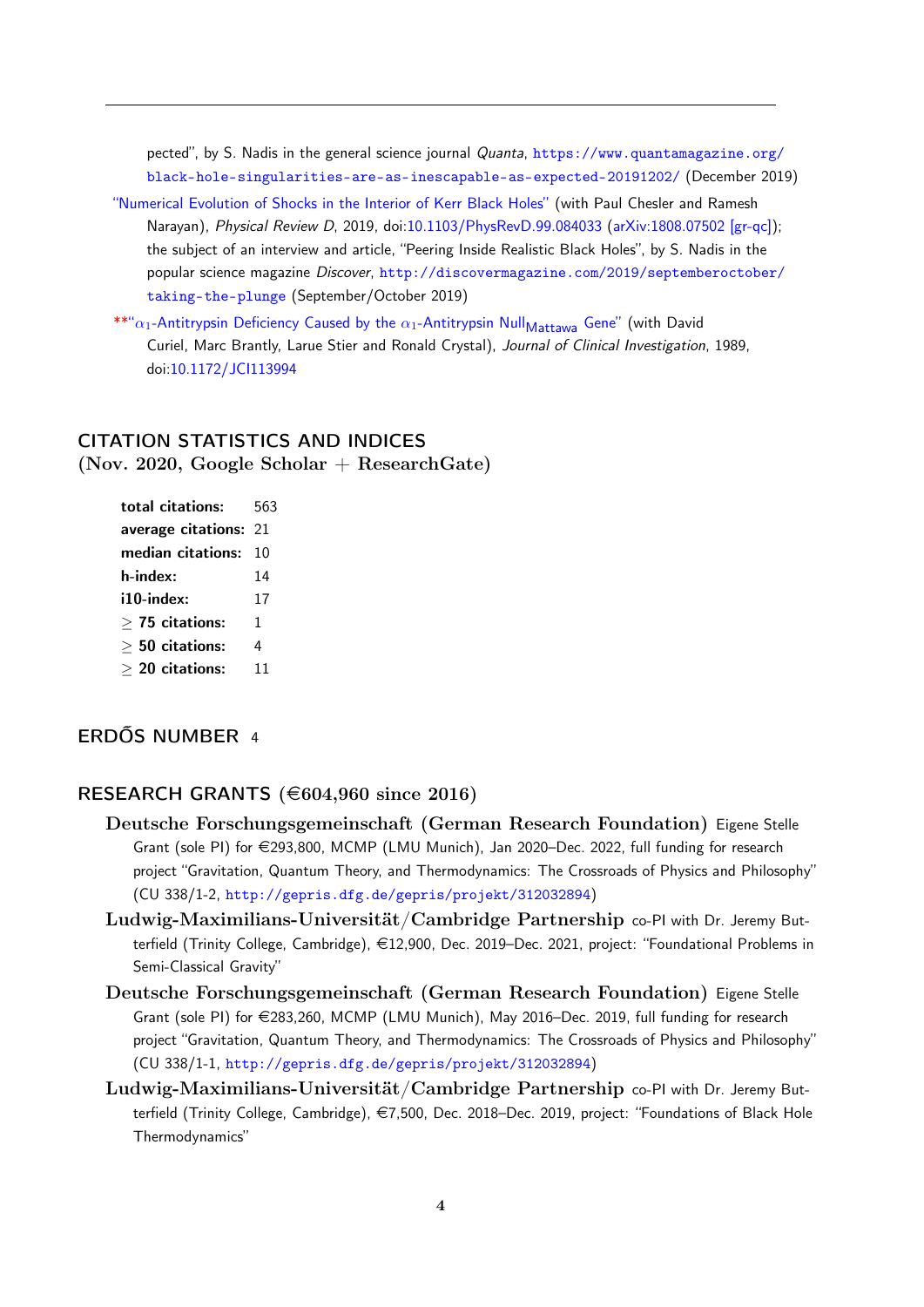Erasmus Foundation International Academic Mobility Grant,  $\epsilon$ 1,500 a year (2017–2021), annual 2week Erasmus Fellowship, Univ. of Florence, Dept. of Letters and Philosophy

# PRIZES, HONORS, ACCOLADES

- IOP Publishing Trusted Reviewer 2020 "consistent delivery of high quality and timely reviews" for referee work for the journals Classical and Quantum Gravity, European Journal of Physics, and Journal of Physics Communications
- Black Hole Initiative Research Prize \$15,000 (May 2019) for "the thoughtful integration of the disciplines of both philosophy and physics" for the paper "Numerical Evolution of Shocks in the Interior of Kerr Black Holes" (with Paul Chesler and Ramesh Narayan), Physical Review D, 99(2019, 8):084033, [doi:10.1103/PhysRevD.99.084033](https://dx.doi.org/10.1103/PhysRevD.99.084033)

# EDITED VOLUMES

- Lead Guest Editor, Synthese topical issue, "All Things Reichenbach", forthcoming 2021 (co-guest editor Flavia Padovani)
- Lead Guest Editor, Studies in History and Philosophy of Modern Physics special issue, proceedings of the conference ["The Philosophy of Howard Stein",](https://www.sciencedirect.com/journal/studies-in-history-and-philosophy-of-science-part-b-studies-in-history-and-philosophy-of-modern-physics/special-issue/10NJ75XS3J6) 2020 (co-guest editors Thomas Pashby and James Weatherall):

### VISITING FELLOWSHIPS

- Smithsonian Astrophysical Observatory Senior Research Fellow, Radio and Geoastronomy Division (Cambridge, MA): Feb.–May 2018; Feb.–May 2019; Oct.–Nov. 2020
- University of Florence Erasmus Fellow, Department of Letters and Philosophy: Mar. 2017; Mar. 2018; Mar. 2019; Mar. 2020; Mar. 2021

Trinity College Visiting Scholar, Univ. of Cambridge, Jun.–Aug. 2010

# RESEARCH AFFILIATIONS

- Causal Fermion System Global Working Group research organization dedicated to work on the Causal Fermion System approach to quantum gravity ([https://causal-fermion-system.](https://causal-fermion-system.com/) [com/](https://causal-fermion-system.com/))
- Trinity College (Cambridge) and MCMP (LMU Munich) Collaborative Research Group "Foundations of Semi-Classical Gravity and Black Hole , Thermodynamics" Co-Project Leader (with Dr. Jeremy Butterfield), Jan.–Dec. 2019
- Lichtenberg Group for History and Philosophy of Physics Univ. of Bonn, Collaboration Fellow, Oct. 2018–present
- Deutsche Forschungsgemeinschaft Research Group "Category Theory in Philosophy of Science", Associate Member, MCMP, Nov. 2017–present
- Irvine-LSE-Munich-PoliMi-Salzburg Scientific Network for Foundations of Physics MCMP Chair, Sep. 2017–present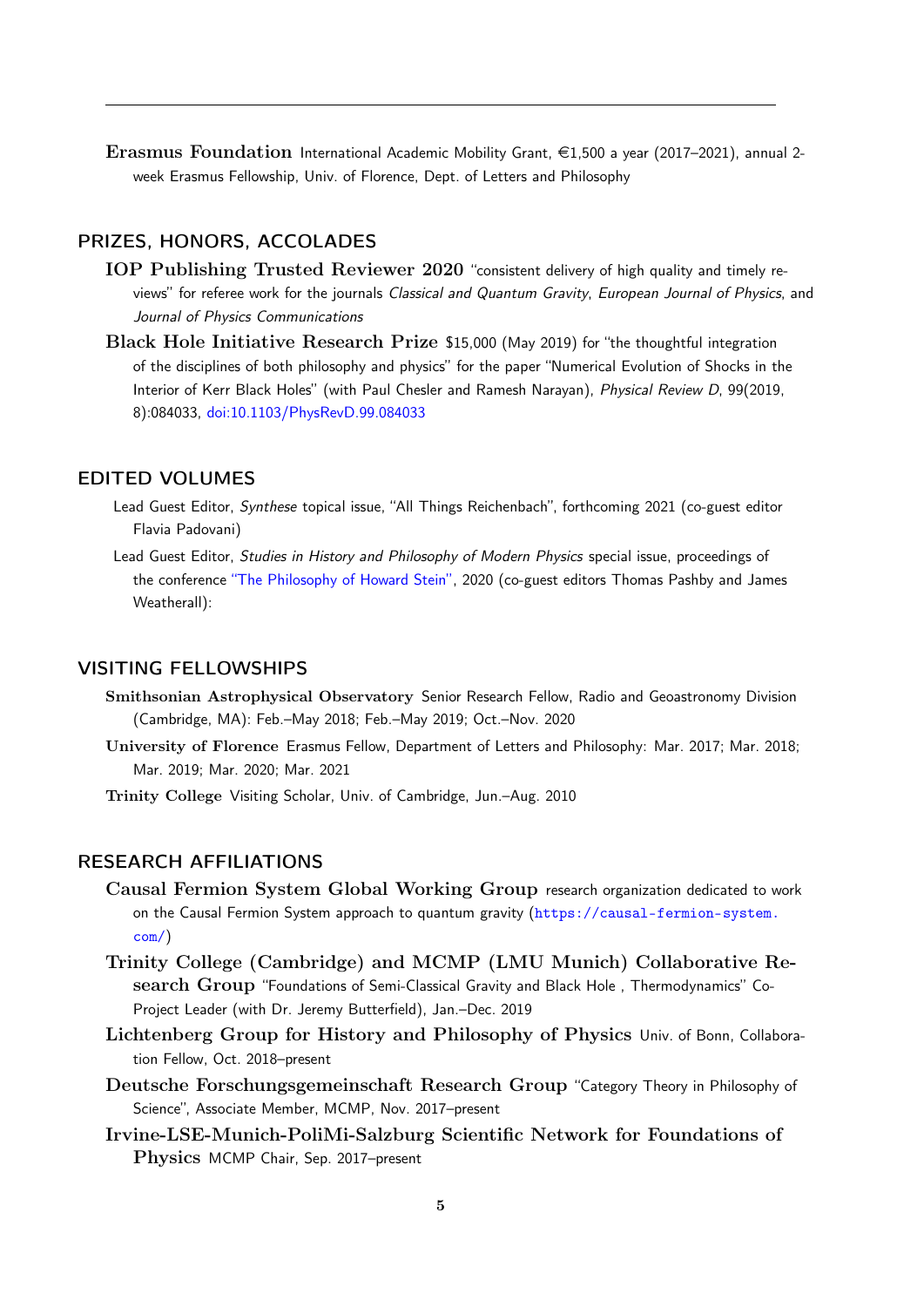Arts and Humanities Research Council (UK) Research Group "Time in Quantum Gravity and Cosmology", Associate Member, Univ. of Bristol, Jun. 2017–present

## MANUSCRIPTS SUBMITTED FOR PUBLICATION

- ["Are Classical Black Holes Hot or Cold?",](http://strangebeautiful.com/papers/curiel-class-bhs-hot-or-cold.pdf) submitted to Philosophy of Science, Feb. 2020 [\(arXiv:1408.3691](http://arxiv.org/abs/1408.3691) [\[gr-qc\]\)](http://arxiv.org/abs/1408.3691)
- ["Classical Black Holes Are Hot",](http://strangebeautiful.com/papers/curiel-class-bhs-hot-phys.pdf) submitted to European Journal of Physics, Dec. 2019 [\(arXiv:1408.3691 \[gr-qc\]\)](http://arxiv.org/abs/1408.3691)
- ["Kinematics, Dynamics, and the Structure of Physical Theory",](http://strangebeautiful.com/papers/curiel-kins-dyns-struc-theory.pdf) submitted to The British Journal for the Philosophy of Science, Nov. 2019 [\(arXiv:1603.02999 \[physics.hist-ph\]\)](https://arxiv.org/abs/1603.02999)
- ["If Metrical Structure Were Not Dynamical, Counterfactuals in General Relativity Would Be Easy",](http://strangebeautiful.com/papers/curiel-counterfacts-in-gr.pdf) submit-ted to Erkenntnis, Nov. 2019 [\(arXiv:1509.03866 \[physics.hist-ph\]\)](http://arxiv.org/abs/1509.03866)
- ["A Simple Proof of the Uniqueness of the Einstein Field Equation in All Dimensions",](http://strangebeautiful.com/papers/curiel-simple-proof-uniq-efe.pdf) submitted to General Relativity and Gravitation, Oct. 2019 [\(arXiv:1601.03032 \[gr-qc\]\)](http://arxiv.org/abs/1601.03032)
- ["Measure, Topology and Probabilistic Reasoning in Cosmology",](http://strangebeautiful.com/papers/curiel-meas-topo-prob-cosmo.pdf) submitted to The British Journal for the Philosophy of Science, Sep. 2019 [\(arXiv:1509.01878 \[gr-qc\]\)](http://arxiv.org/abs/1509.01878)
- ["On the Challenges the Sons of Ariston Pose to Socrates, and Socrates' Confounding Responses",](http://strangebeautiful.com/papers/curiel-republic-challenges.pdf) submitted to Apeiron, Aug. 2019
- ["On the Propriety of Physical Theories as a Basis for Their Semantics",](http://strangebeautiful.com/papers/curiel-propriety-adequacy-basis-sems.pdf) submitted to Nous, Jul. 2019
- ["Why Rigid Designation Cannot Stand on Scientific Ground",](http://strangebeautiful.com/papers/curiel-against-rigidity.pdf) submitted to Mind, Jun. 2019

#### UNPUBLISHED MANUSCRIPTS

- "On Learning Philosophy", <[http://strangebeautiful.com/papers/curiel-learning-philosophy.](http://strangebeautiful.com/papers/curiel-learning-philosophy.pdf) [pdf](http://strangebeautiful.com/papers/curiel-learning-philosophy.pdf)>
- "The Delicacy of Causal Ascription and Bell's Theorem", expanded version of talk given at the American Philosophical Association's Eastern Division Conference, Atlanta, GA, Dec. 1996. <[http://](http://strangebeautiful.com/papers/curiel-bell-delicate-caus.pdf) [strangebeautiful.com/papers/curiel-bell-delicate-caus.pdf](http://strangebeautiful.com/papers/curiel-bell-delicate-caus.pdf)>
- "On the Formal Consistency of Theory and Experiment, with Applications to Problems in the Initial-Value Formulation of the Partial-Differential Equations of Mathematical Physics", a corrected and clarified version of the last chapter of my doctoral dissertation, Three Papers on How Physics Bears on Philosophy, and How Philosophy Bears on Physics. URL: <[http://strangebeautiful.com/papers/](http://strangebeautiful.com/papers/curiel-theory-experiment.pdf) [curiel-theory-experiment.pdf](http://strangebeautiful.com/papers/curiel-theory-experiment.pdf)>
- "The Geometry of the Euler-Lagrange Equation", <[http://strangebeautiful.com/papers/](http://strangebeautiful.com/papers/curiel-geom-ele.pdf) [curiel-geom-ele.pdf](http://strangebeautiful.com/papers/curiel-geom-ele.pdf)>

# SUMMER SCHOOLS AND EXTENDED SEMINARS

Urbino International School in Philosophy of Physics xxiv "Black Holes and the Information-Loss Paradox": 5 lectures on cosmic censorship, classical black hole mechanics, black hole thermodynamics, the Information-Loss Paradox and quantum gravity (Urbino, Jun. 2021)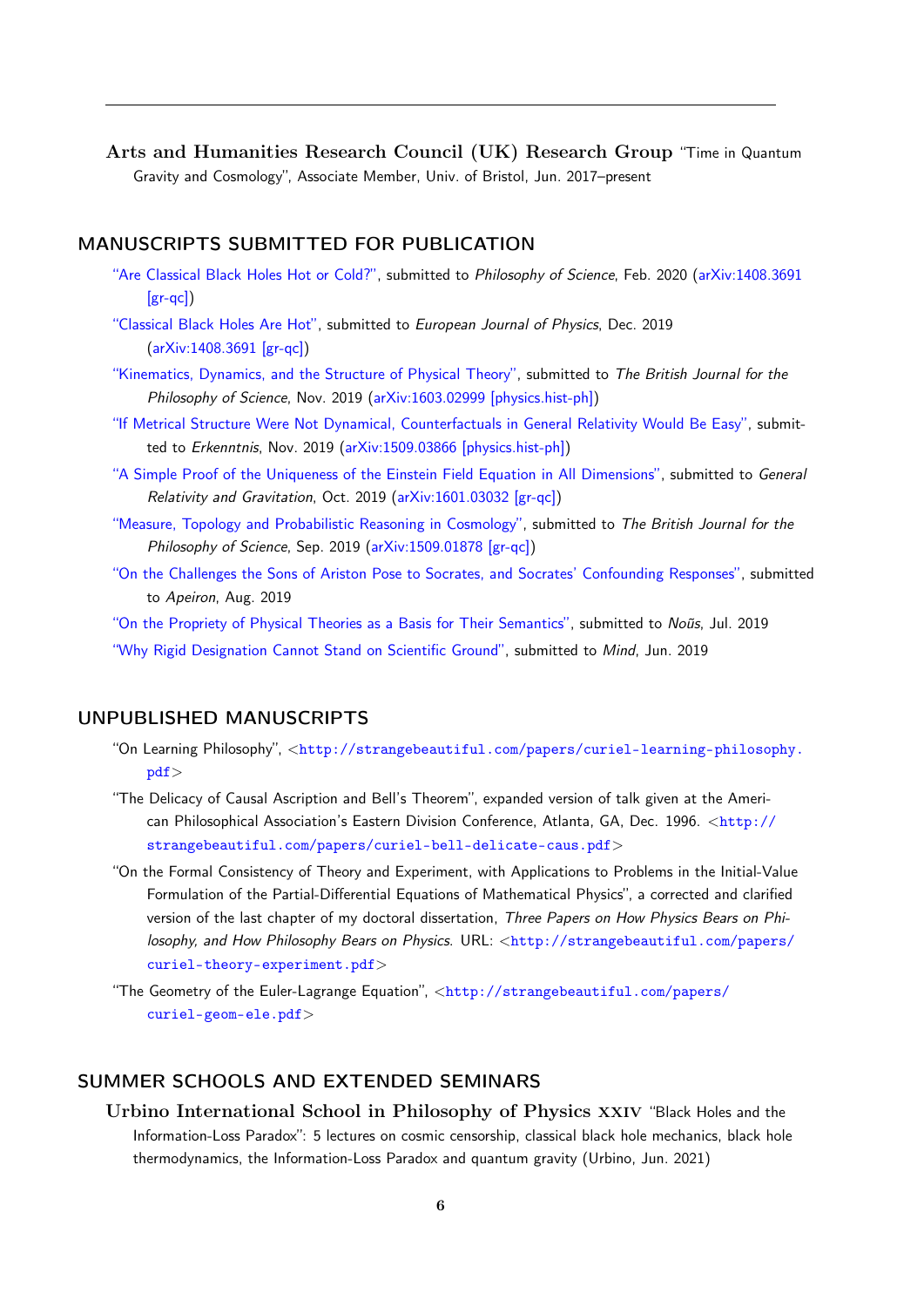- Università degli Studi di Firenze Dipartimento di Lettere e Filosofia, Erasmus Fellow Block Seminar: "Foundations of Spacetime Theories" (Mar. 2021; Mar. 2020 [postponed due to COVID-19]; Mar. 2019; Mar. 2018; Mar. 2017)
- Università degli Studi di Urbino Carlo Bo Dipartimento di Scienze Pure e Applicate, Block Seminar: "Singularities and Black Hole Thermodynamics in Semi-Classical Gravity" (Mar. 2020) [postponed due to COVID-19]
- Munich and Lausanne International Summer School in Philosophy of Physics VI "The Nature of Entropy": 2 lectures on black hole entropy and information-loss (Lenzkirch-Saig, Germany, Jul. 2019)
- Urbino International School in Philosophy of Physics xxii "Philosophy of Cosmology": 5 lectures on cosmological singularities, inflation, alternative theories of gravity, the Past Hypothesis, and fine-tuning (Urbino, Jun. 2019)
- Munich and Lausanne International Summer School in Philosophy of Physics II "Probabilities in Physics": 1 lecture on probabilistic reasoning in cosmology and fine-tuning (Lenzkirch-Saig, Germany, Jul. 2014)

# PHILOSOPHY OF PHYSICS TALKS 2018–PRESENT

# (for older talks see p. [20](#page-0-0) below)

### "Interaction and Evolution in Quantum Mechanics"

- 20th UK and European Conference on Foundations of Physics (Paris, Oct. 2021)
- Black Hole Initiative, Harvard Univ., Colloquium (online, Mar. 2021)
- Université Grenoble Alpes, Quantum Engineering Institute Colloquium (Apr. 2020) [postponed due to COVID-19]
- 16th International Congress of Logic, Methodology and Philosophy of Science and Technology, Triennial Conference (Prague, Aug. 2019)
- MCMP, "Workshop on the Foundations of Quantum Mechanics" (LMU Munich, Jun. 2018)

# "Singularities in Classical and Semi-Classical Gravity—Theory Failure or New Physics?"

- Urbino International School in Philosophy of Physics XXII "Black Holes and the Information-Loss Paradox", Univ. of Urbino (Jun. 2021)
- Harvard University, Harvard Foundations of Physics Workshop "Black Holes" (online, Jan. 2021)

#### "Are Classical Black Holes Hot or Cold?"

• Urbino International School in Philosophy of Physics XXII "Black Holes and the Information-Loss Paradox", Univ. of Urbino (Jun. 2021)

### "Is Black Hole Entropy Real Entropy?"

- Urbino International School in Philosophy of Physics XXII "Black Holes and the Information-Loss Paradox", Univ. of Urbino (Jun. 2021)
- Munich and Lausanne International Summer School in Philosophy of Physics vi "The Nature of Entropy" (Lenzkirch-Saig, Germany, Jul. 2019)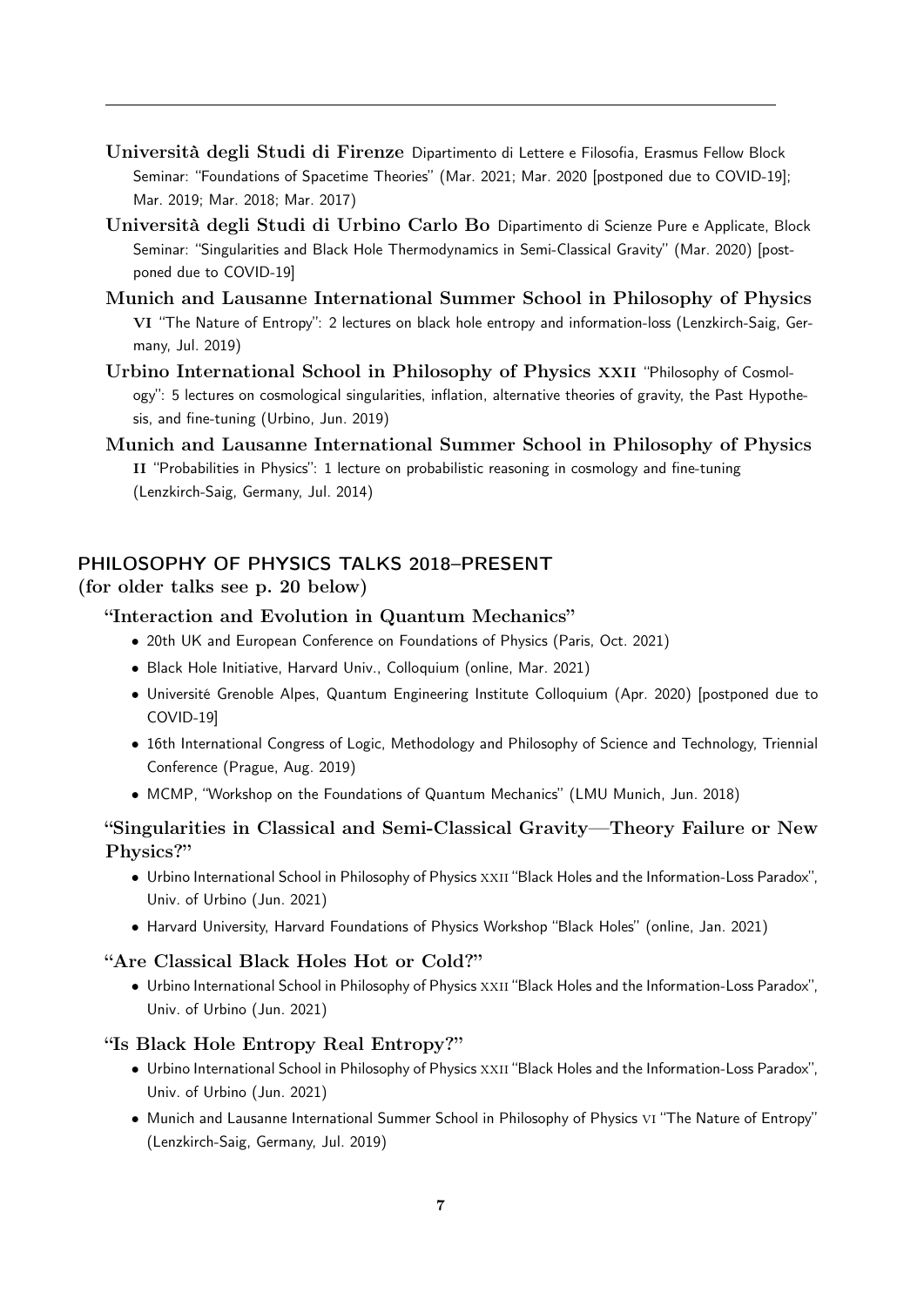"The Zeroth Law for Black Holes, and the Rest of Thermodynamics"

• Urbino International School in Philosophy of Physics xxii "Black Holes and the Information-Loss Paradox", Univ. of Urbino (Jun. 2021)

# "Semi-Classical Gravity as Effective Field Theory and the Information-Loss Paradox"

- Urbino International School in Philosophy of Physics XXII "Black Holes and the Information-Loss Paradox", Univ. of Urbino (Jun. 2021)
- Université de Genève, Département de Philosophie Colloquium (online, Oct. 2020)
- Università degli Studi di Urbino Carlo Bo, Dipartimento di Scienze Pure e Applicate (online, Jul. 2020)
- Univ. of Oxford, Faculty of Philosophy Colloquium (online, May 2020)
- Munich and Lausanne International Summer School in Philosophy of Physics vi "The Nature of Entropy" (Lenzkirch-Saig, Germany, Jul. 2019)

# "The Dynamics of Classical Physics Determines the Structure of Newtonian Spacetime; That of Quantum Physics Does Not"

• Warsaw University of Technology, International Center for Formal Ontology, Warsaw Spacetime Colloquium (online, Jan. 2021)

# "Odd Models of Black Hole Evaporation, or, One Thing to Try When You Can't Solve Equations"

- Université de Genève, Geneva Symmetry Group Colloquium (online, Nov. 2020)
- Black Hole Initiative, Harvard Univ., Colloquium (online, Nov. 2020)

# "Semi-Classical Gravity as Effective Field Theory and the Information-Loss Paradox"

- Université de Genève, Département de Philosophie Colloquium (online, Oct. 2020)
- Università degli Studi di Urbino Carlo Bo, Dipartimento di Scienze Pure e Applicate (online, Jul. 2020)
- Univ. of Oxford, Faculty of Philosophy Colloquium (online, May 2020)
- Munich and Lausanne International Summer School in Philosophy of Physics vi "The Nature of Entropy" (Lenzkirch-Saig, Germany, Jul. 2019)

# "Relationalism, Corollary VI, and the Metaphysics of Force in *Principia*"

• Univ. of Oxford, "Simonfest: A Conference in Honor of Simon Saunders on the Occasion of His 65th Birthday" (Jul. 2020) [postponed due to COVID-19]

# "On the Epistemological and Metaphysical Relations among Causal, Topological, Affine and Metric Structure in General Relativity"

• Univ. of Bonn, Lichtenberg Group for History and Philosophy of Physics conference, "The Epistemology of Global and Large Scale Structure of Spacetime in General Relativity and Beyond" (Jun. 2020) [postponed due to COVID-19]

# "On the Mathematical, Physical, and Conceptual Cogency of Quantum Field Theory on Curved Spacetime"

• Université de Genève and University of Illinois at Chicago, "Beyond Spacetime" Project Colloquium (online, Apr. 2020)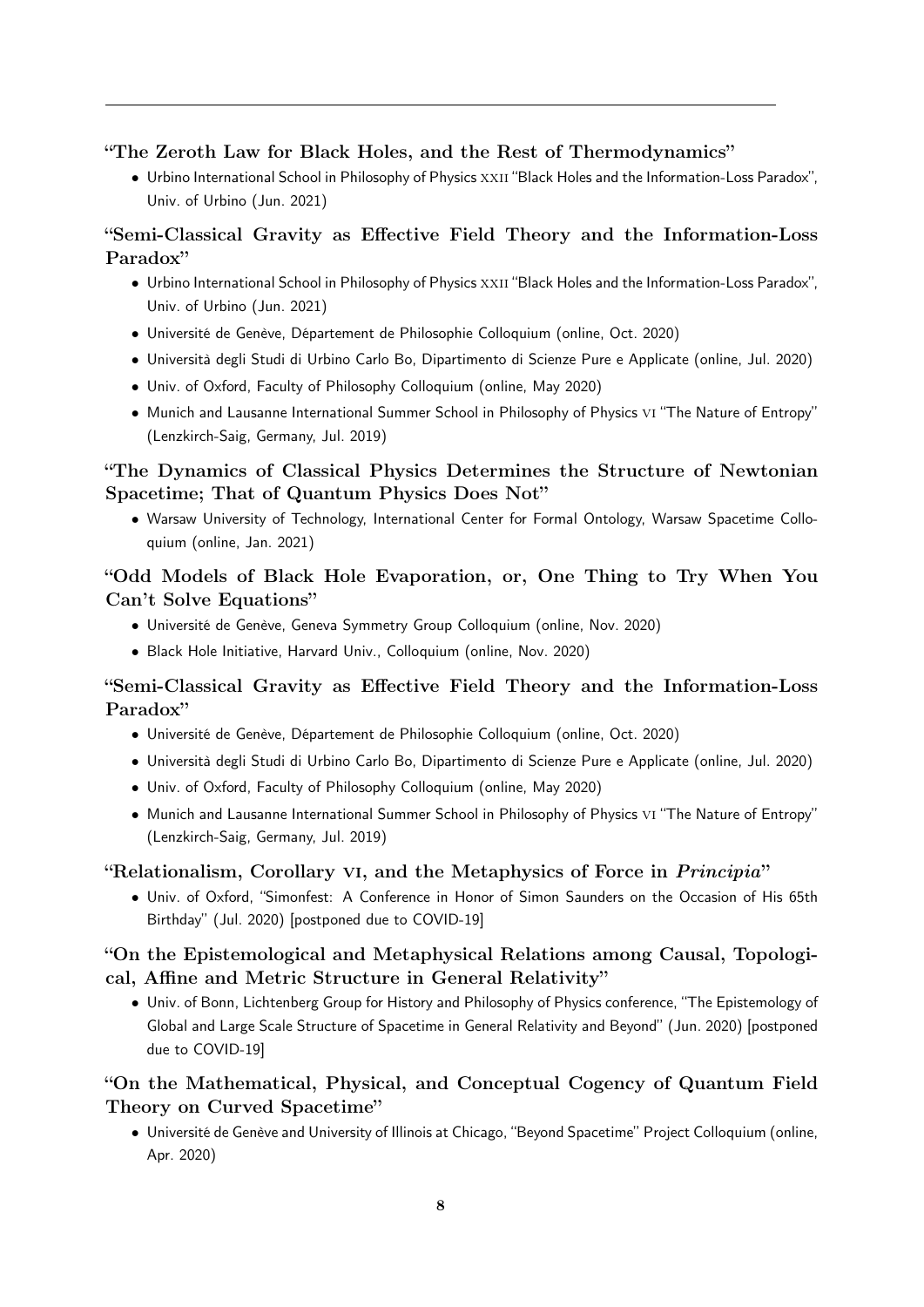- Università degli Studi di Urbino Carlo Bo, Dipartimento di Scienze Pure e Applicate (Mar. 2020) [postponed due to COVID-19]
- Max-Planck-Institut für Wissenschaftsgeschichte, colloquium (Berlin, Jul. 2019)
- Foundations of Physics 2016, The 18th UK and European Conference on Foundations of Physics (London, Jul. 2016)
- British Society for Philosophy of Science, Annual Conference (Cardiff, Jul. 2016)

# "Matter versus Spacetime Geometry"

• Sixth International Conference on the Nature and Ontology of Spacetime (Varna, Bulgaria, May 2020) [postponed due to COVID-19]

# "Two Paths to the Einstein Field Equation from Horizon Thermodynamics"

- Univ. of Cambridge, Cambridge/LMU Collaboration Workshop on the Foundations of Black Hole Thermodynamics and Semi-Classical Gravity (Oct. 2019)
- Colloquium for "Space and Time After Quantum Gravity" Project (Univ. of Illinois, Chicago, Mar. 2018)
- First Annual Bristol-MCMP Workshop on Foundations of Physics, "Causal Horizons" (Bristol, Jan. 2017)

# "A Panopticon for Foundational Problems in Black Hole Thermodynamics and Semi-Classical Gravity"

• Univ. of Cambridge, Cambridge/LMU Collaboration Workshop on the Foundations of Black hole Thermodynamics and Semi-Classical Gravity (Sep. 2019)

# "Hawking Radiation, Unruh Radiation, and the Equivalence Principle"

• European Philosophy of Science Association, Biennial Conference (Geneva, Sep. 2019)

## "Empiricism, Quantum Theory and the Causal Theory of Time"

• MCMP conference "All Things Reichenbach" (LMU Munich, Jul. 2019)

### "Singularities in Contemporary Cosmology"

• Urbino International School in Philosophy of Physics xxii "Philosophy of Cosmology", Univ. of Urbino (Jun. 2019)

### "How to Decide between Dark Matter and Alternative Theories of Gravity"

• Urbino International School in Philosophy of Physics XXII "Philosophy of Cosmology", Univ. of Urbino (Jun. 2019)

### "Measure, Topology and Probabilistic Reasoning in Cosmology"

• Urbino International School in Philosophy of Physics xxii "Philosophy of Cosmology", Univ. of Urbino (Jun. 2019)

### "A Survey of Foundational Problems with Inflationary Cosmology"

• Urbino International School in Philosophy of Physics XXII "Philosophy of Cosmology", Univ. of Urbino (Jun. 2019)

# "What Does It Mean to Ask Whether There Is Something Rather Than Nothing?"

• Templeton Foundation Symposium "Understanding Our Place in the Cosmos: Beyond the Legacy of Stephen Hawking" (Mishkenot Sha'ananim Conference Center, Jerusalem, Mar. 2019)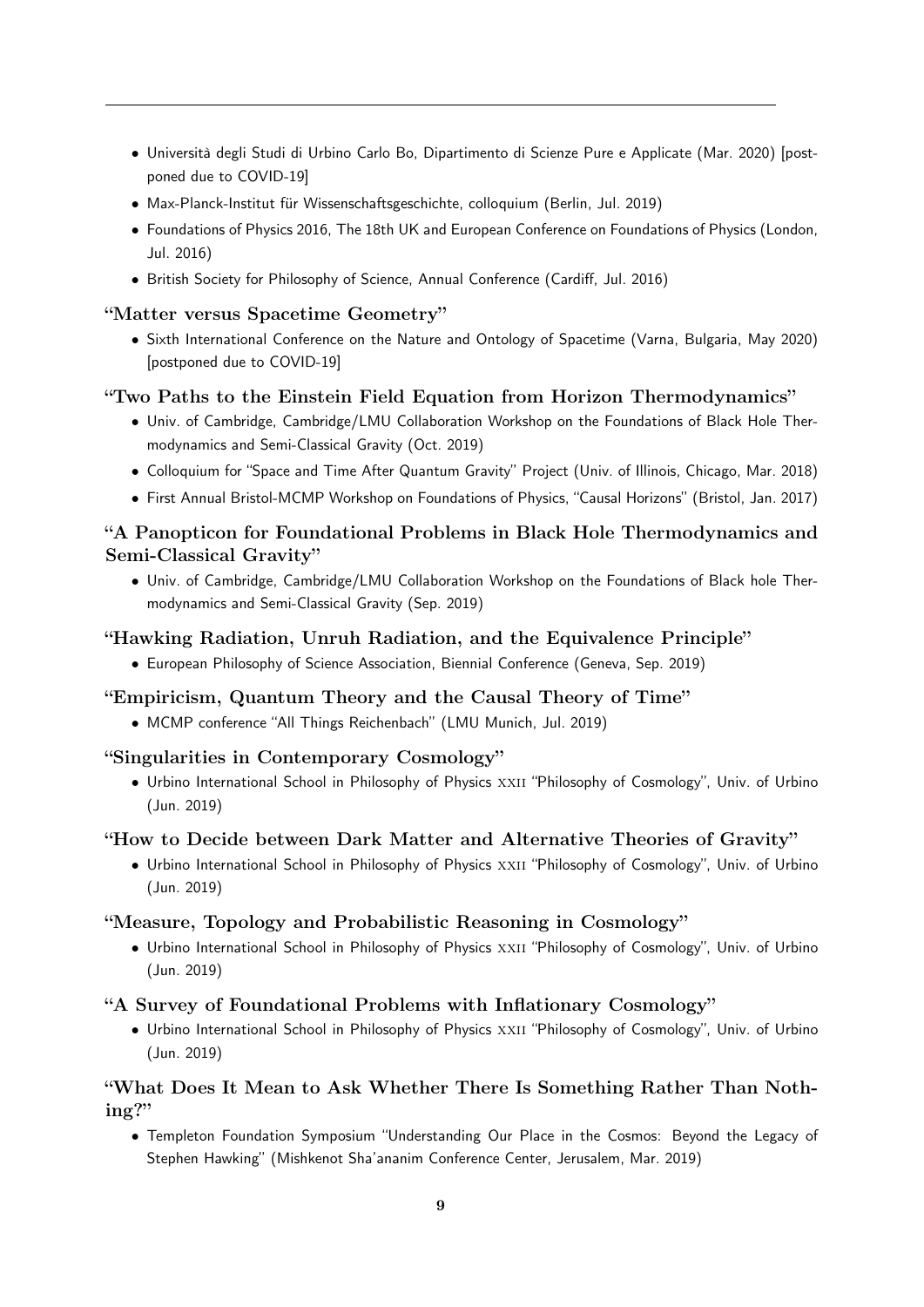"What Is the Einstein Field Equation, and Why Does It Matter for Quantum Gravity?"

• Univ. of Bonn, Inst. für Philosophie Colloquium (Dec. 2018)

"The Many Failures of Determinism in General Relativity and Semi-Classical Gravity"

• Black Hole Initiative, Harvard Univ., Workshop "Determinism and Indeterminism in Spacetime" (Nov. 2018)

#### "Irreversibility in Thermodynamics and in Statistical Mechanics"

• The 19th European and UK Conference on Foundations of Physics (Utrecht, Jul. 2018)

- "Entropy is Modal—What's Up with That?"
	- British Society for Philosophy of Science, Annual Conference (Oxford, Jul. 2018)

"Thermodynamical Irreversibility Has Nothing to Do With Temporal Asymmetry"

• MCMP, Workshop "Second Annual Joint Bristol-MCMP Workshop on the Foundations of Physics" (LMU Munich, Jan. 2018)

#### PHILOSOPHY OF SCIENCE TALKS 2018–PRESENT

## (for older talks see p. [23](#page-0-0) below)

"On the Epistemic Import of the Mathematical Representation of Analogue Black Holes (Or: Can Dumb Holes Speak Only in Metaphor, Never Anaphor? Or, rather: Simulacra, Saturnalia, and Wild Extrapolation)"

• MCMP, Conference "Mathematics and Analogical Reasoning" (LMU Munich, Aug. 2021)

#### "What to Do When You Can't Solve Equations"

- MCMP, Colloquium (online, Nov. 2020)
- Wichita State Univ., Philosophy Dept. Workshop "What Equations Don't Say" (online, Jul. 2020)

#### "A Sketch of a Category-Theoretic Semantics for Physical Theories"

• MCMP, Conference "Category Theory in Philosophy of Science" (LMU Munich, Aug. 2020) [postponed]

#### "Kinematics, Not Dynamics, Grounds the Modeling of Measurements"

• Conference "Measurement at the Crossroads 2020: Measuring and Modeling" (Università Cattolica del Sacro Cuore, Milan, Jun 2020) [postponed due to COVID-19]

#### "Schematizing the Observer and the Epistemic Content of Theories"

- Univ. of Western Ontario, Rotman Institute of Philosophy, "New Directions in Philosophy of Cosmology" Research Group Seminar (online, Jun. 2020)
- Univ. of Florence, Dept. of Philosophy Colloquium (Mar. 2019)
- Univ. of Chicago, Conference "The Philosophy of Howard Stein" (Jun. 2017)
- MCMP, Conference "Making and Breaking Theories: Applying Physical Models" (LMU Munich, Jun. 2017)

#### "Bayesian Confirmation as a Scientific Theory"

• MCMP, Conference "Bayesian Philosophy of Science" (LMU Munich, Jun. 2020) [postponed due to COVID-19]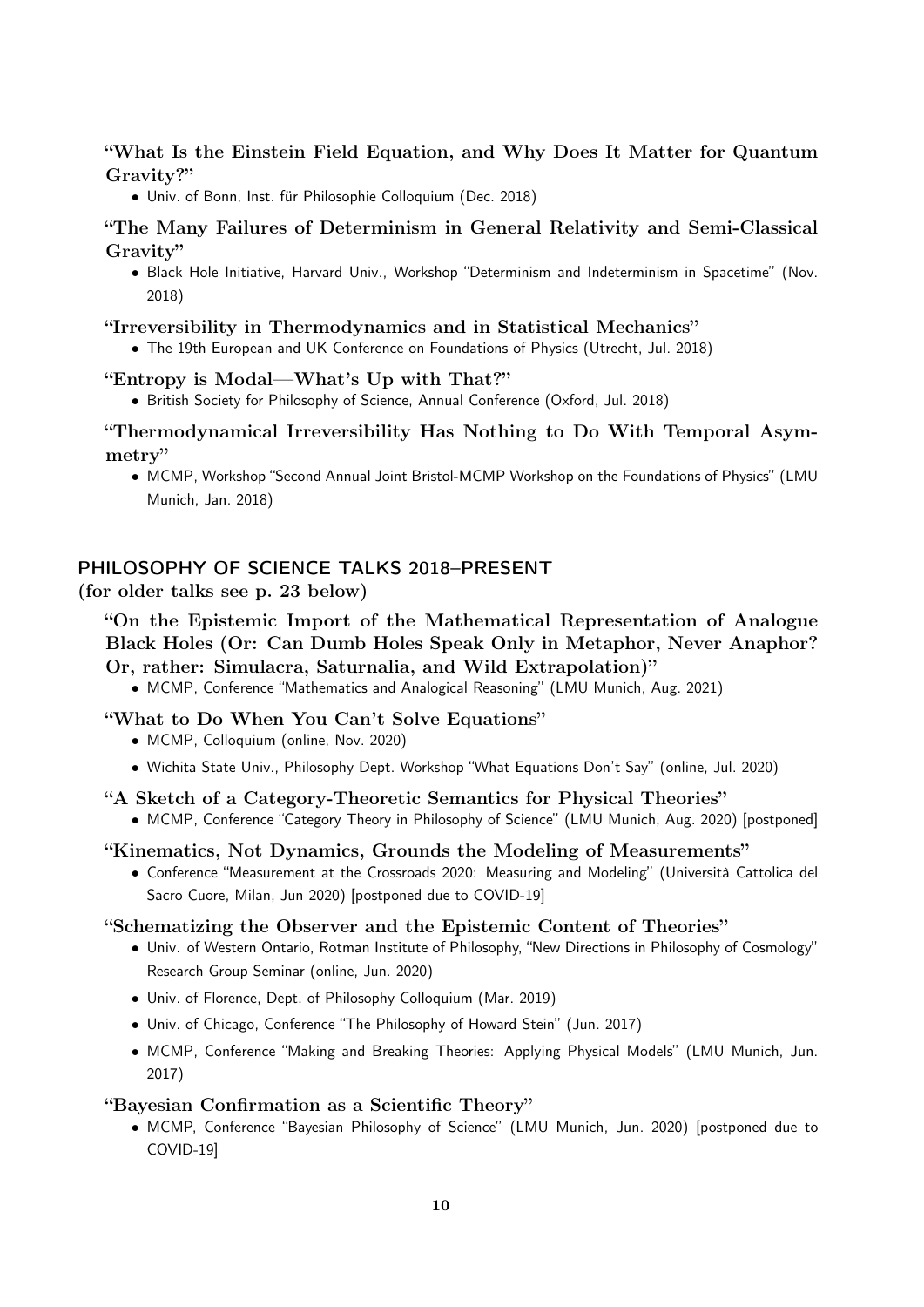#### "Representation and Realism"

- Univ. of Salzburg, Dept. of Philosophy (KGW) Colloquium (May 2020) [postponed due to COVID-19]
- Univ. of Florence, Dept. of Philosophy Colloquium (Mar. 2020) [postponed due to COVID-19]

# "How Can Physics Bear on Ontology? Or, The Dialectical Dance of Realism and Instrumentalism"

- Boston Colloquium for Philosophy of Science, Center for Philosophy & History of Science, Boston Univ. (Feb. 2020)
- MCMP Colloquium (LMU Munich, Nov. 2018)
- Univ. of Barcelona, Dept. of Philosophy Colloquium (Nov. 2018)
- 5th Bi-Annual South African Philosophy of Science and Logic Conference, Keynote Speaker (Rhodes Univ., Grahamstown, South Africa, Jan. 2017)

#### "Why Rigid Designation Cannot Stand on Scientific Ground"

- MCMP Colloquium (LMU Munich, Nov. 2019)
- Ninth European Congress of Analytic Philosophy, Triennial Conference (LMU, Munich, Aug. 2017)
- Philosophical Society of South Africa, Annual Conference (Grahamstown, SA, Jan. 2017)
- Univ. of Pittsburgh, Center for the Philosophy of Science Colloquium (Feb. 2009)

#### "Kinematics, Dynamics, and the Structure of Physical Theory"

- Univ. of Bonn, Inst. für Philosophie Colloquium (Oct. 2019)
- Philosophy of Science Association, Biennial Conference (Atlanta, Nov. 2016)
- Univ. of Pittsburgh Center for Philosophy of Science, Quadrennial Fellows Conference, Plenary Session (Lund, Sweden, Jul. 2016)
- MCMP, Conference "The Semantics of Physical Theories" (Jun. 2016)

# "The Categories of Physical Systems and Theories"

• MCMP, Conference "Categorical Equivalence in Philosophy of Science" (LMU Munich, Jul. 2018)

#### "Semantics of Theories: Epistemology, Yes; Ontology, No"

- Univ. of Florence, Dept. of Philosophy Colloquium (Mar. 2018)
- European Philosophy of Science Association, Biennial Conference (Exeter, UK, Sep. 2017)

### PHYSICS AND MATHEMATICS TALKS 2018–PRESENT

#### (for older talks see p. [24](#page-0-0) below)

# "Semi-Classical Gravity as Effective Field Theory and the Information-Loss Paradox"

• Univ. of Regensburg, Lehrstuhl for Mathematik Colloquium (online, Jul. 2020)

# "Marolf 's Boundary Unitarity Argument and Related Holography Arguments against Information Loss Beg the Causal Question"

• Perimeter Inst., Conference "2020 Quantum Gravity" (online, Jul. 2020)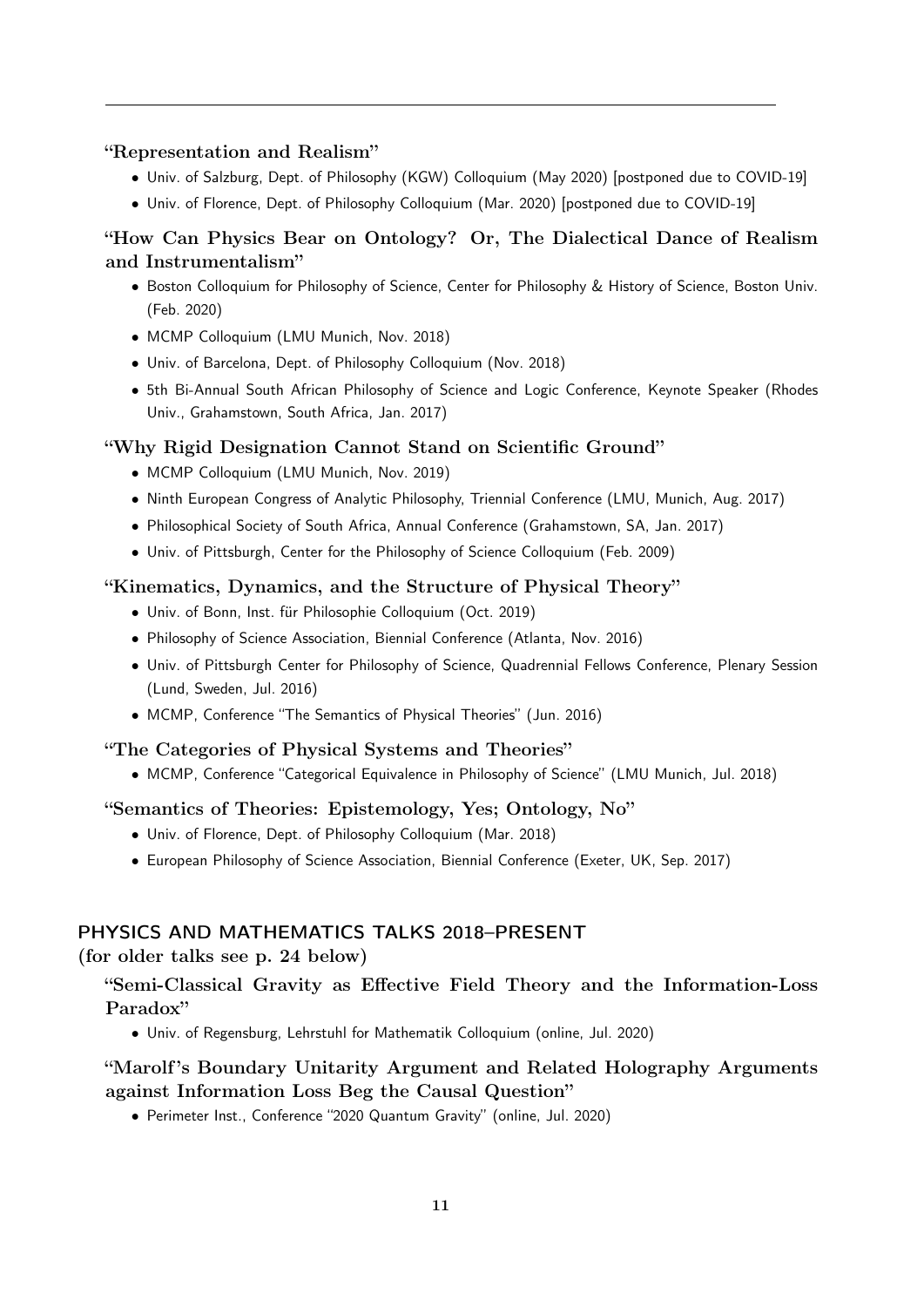"What Is the Einstein Field Equation, and Why Does It Matter for Quantum Gravity?"

- City Univ. of Dublin, Centre for Astrophysics and Relativity Seminar (Nov. 2019)
- Center for Astrophysics, Inst. for Theory and Computation Colloquium (Harvard Univ., Mar. 2017)
- Max Planck Inst. for Gravitational Physics, Albert Einstein Inst. Conference "Dashed Hopes: What Hasn't Worked in Quantum Gravity (and Why)?" (Berlin, Jul. 2016)
- Radboud Univ., High Energy Physics Group, Colloquium (May 2016)

# "A Survey of Foundational Problems for Classical Black Holes and the Hawking Effect"

• Center for Interdisciplinary Exploration and Research in Astrophysics colloquium, Northwestern Univ. (Evanston, IL, May. 2019)

# "How to Decide between Dark Matter and Alternative Theories of Gravity"

• Inst. for Theoretical Particle Physics and Cosmology, RWTH Aachen Univ., Conference "Dark Matter and Modified Gravity" (Aachen, Germany, Feb. 2019)

# "The Problem of the Interior for Holographic Black Holes"

• Tsinghua Univ., Yau Mathematical Sciences Center, Tsinghua Sanya International Mathematics Forum Conference "Black Holes and Holography" (Sanya, Hainan Province, China, Jan. 2019)

# "On the Existence of Translation-Invariant Borel Measures on Infinite Dimensional Fréchet Manifolds"

• Hong Kong Univ. of Science and Technology, Inst. for Advanced Study Conference "Black Holes, Inflation, and Gravitational Waves" (Hong Kong, Jan. 2019)

# "On the Mathematical, Physical, and Conceptual Cogency of Quantum Field Theory On Curved Spacetime"

- Tsinghua Univ., Yau Mathematical Sciences Center Colloquium (Beijing, Jan. 2019)
- Max Planck Inst. for Mathematics in the Sciences, Conference "Progress and Visions in Quantum Theory in View of Gravity: Bridging Foundations of Physics and Mathematics" (Leipzig, Sep. 2018)
- Deutsche Physikalische Gesellschaft (German Physics Society), Annual Conference (Hamburg, Mar. 2016)

# "Two Paths to the Einstein Field Equation from Horizon Thermodynamics"

• Univ. of Regensburg, Lehrstuhl for Mathematik Colloquium (Dec. 2018)

# "Measure, Topology and Probabilistic Reasoning in Cosmology"

- City Univ. of Dublin, Centre for Astrophysics and Relativity Seminar (Dec. 2018)
- Erwin Schrödinger International Inst. for Mathematics and Physics, Conference "Concepts of Probability in the Sciences" (Vienna, Oct. 2018)
- Univ. of Oxford, Dept. of Physics Workshop "Fine-Tuning in Cosmology" (Oxford, Oct. 2017)
- Munich and Lausanne International Summer School in Philosophy of Physics II "Probabilities in Physics" (Lenzkirch-Saig, Germany, Jul. 2014)

# "Energy Conditions in Spacetime Theories"

• Univ. of York, Dept. of Physics, Conference "Energy Conditions in Quantum Theory and Gravity" (Sep. 2018)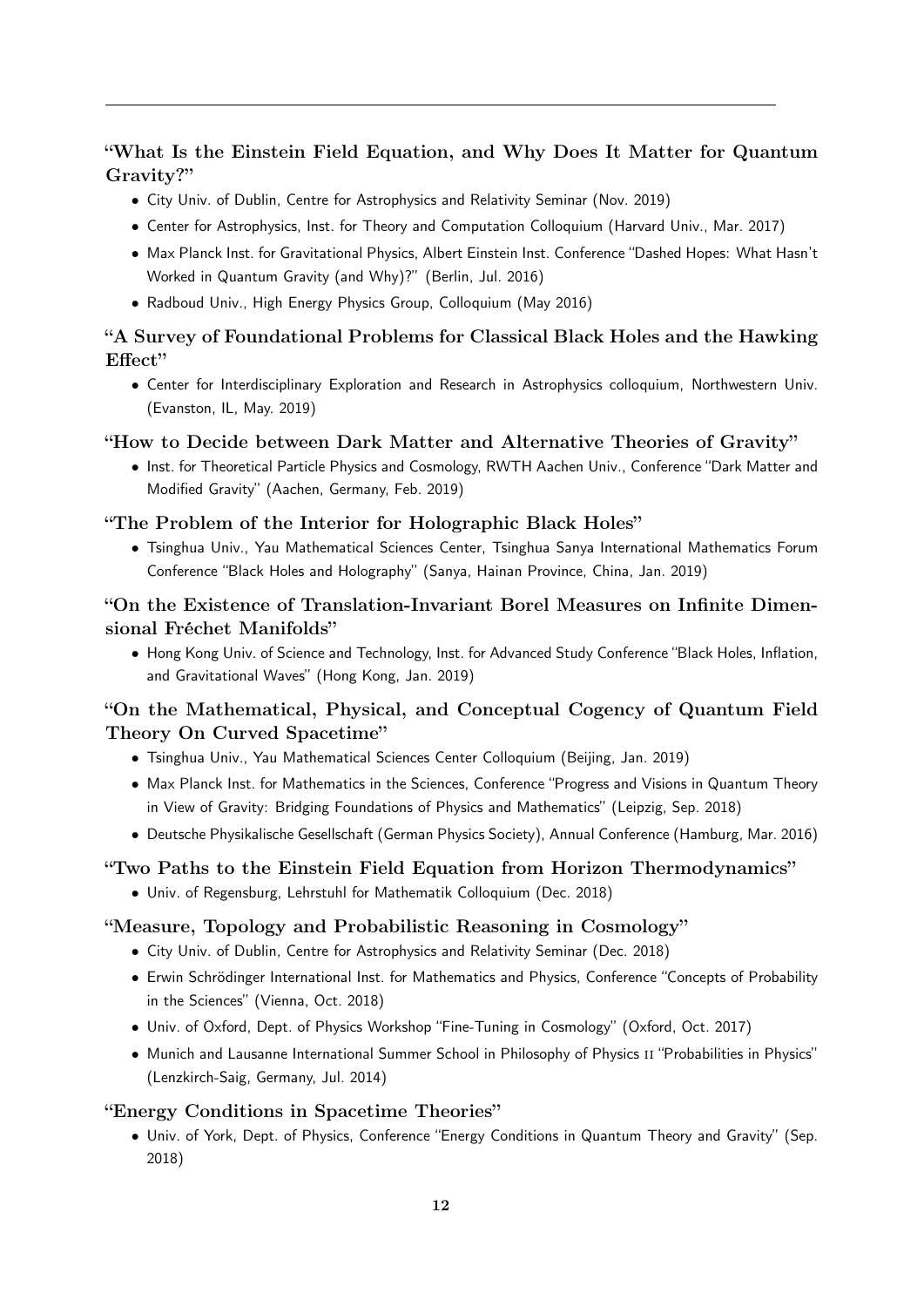## "A Strengthened Zeroth Law for Black Hole Thermodynamics"

- Black Hole Initiative, Colloquium (Harvard Univ., Mar. 2018)
- NEB-17: Recent Developments in Gravity, Hellenic Society for Relativity, Gravitation and Cosmology Annual Conference (Mykonos, Sep. 2016)
- Radboud Univ., High Energy Physics Group, Colloquium (May 2016)

### ANCIENT PHILOSOPHY TALKS

#### "The Structure of Phronesis in Ethica Nicomachea, Book VI"

- Univ. Of Western Ontario, Classics Dept. Colloquium (Feb. 2012)
- Univ. of California, Berkeley, Committee on Ancient Philosophy Colloquium (May 2000)

# "On the Challenges the Sons of Ariston Pose to Socrates in the Republic, Socrates's Confounding Responses to Them, and the Character of Justice"

• Univ. Of Western Ontario, Working Group on Ancient Philosophy Colloquium, (Jan. 2011)

### "Taking 'Pleasure' in Plato's Republic"

• Univ. of California, Berkeley, Committee on Ancient Philosophy Colloquium (Feb. 1999)

# "On the Translation and Interpretation of Aristotle's Generation and Corruption, Book II, Chapter 6"

• Midwest Ancient Philosophy Workshop (Chicago, Feb. 1998)

# "On the Translation and Interpretation of Aristotle's Generation and Corruption, Book II, Chapter 5"

• Midwest Ancient Philosophy Workshop (Chicago, Nov. 1996)

# GENERAL PHILOSOPHY TALKS

### "On the Possibility of Progress in Philosophy"

• Ludwig-Maximilians-Universität, Philosophy Faculty colloquium (Nov. 2016)

#### "On the Use and Abuse of Scientific Examples in Philosophy"

• Univ. of Ghent, Sarton Center for History of Science Colloquium (Mar. 2015)

### "On Learning, Reading, and Writing Philosophy"

• Univ. of Kent, Dept. of Philosophy Colloquium (Sep. 2009)

# TEACHING EXPERIENCE

#### Ludwig-Maximilians-Universität

Metaphysical Problems of Physics Summer 2021, Fakultät für Philosophie, Wissenschaftstheorie und Religionswissenschaft, graduate seminar

A Survey of the Philosophy of Charles Sanders Peirce Summer 2020, Fakultät für Philosophie, Wissenschaftstheorie und Religionswissenschaft, graduate seminar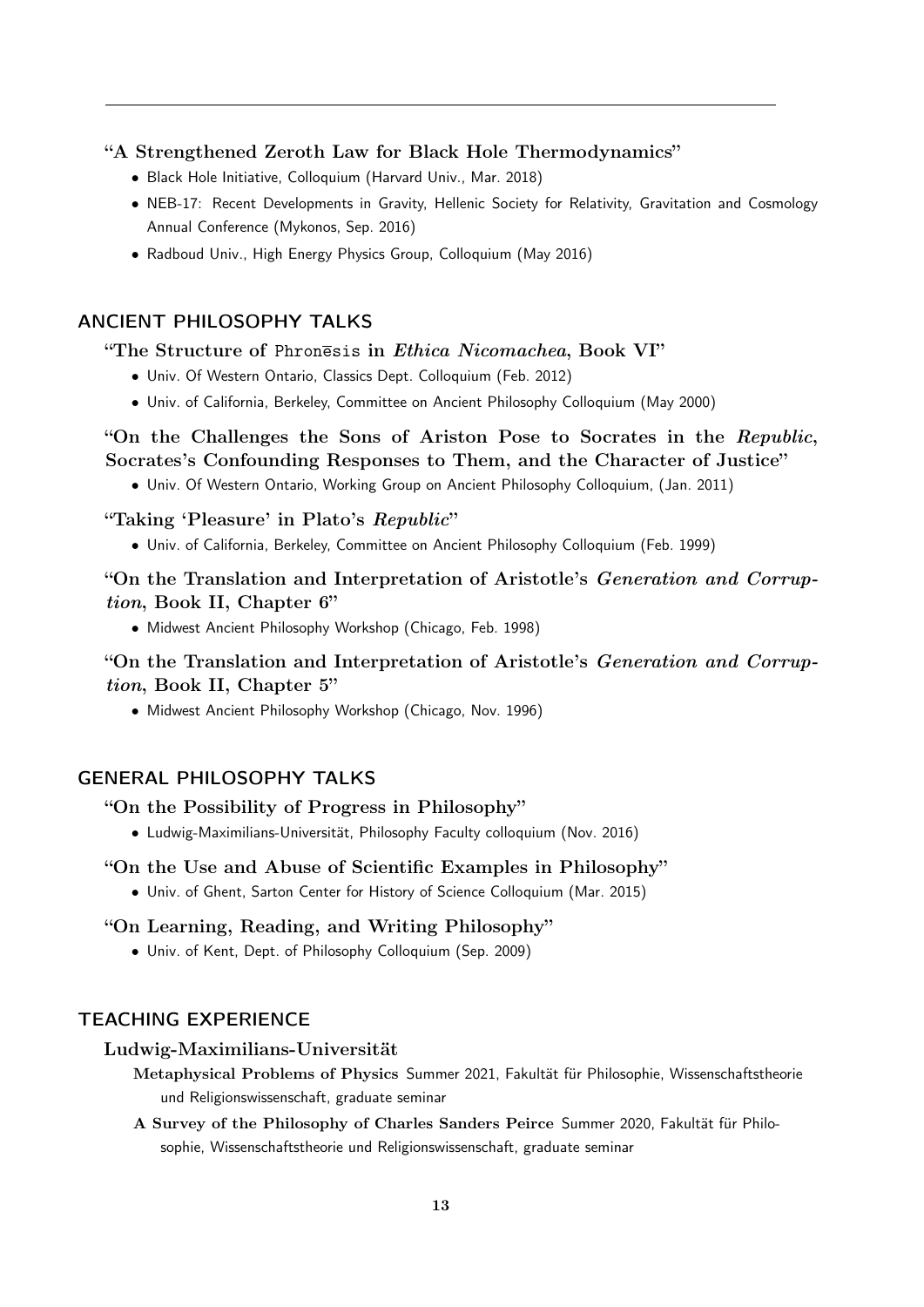- A Survey of the Philosophy of Howard Stein Winter 2018–19, Fakultät für Philosophie, Wissenschaftstheorie und Religionswissenschaft, graduate seminar
- Foundations of Thermodynamics and Statistical Mechanics Winter 2017–18, Fakultät für Philosophie, Wissenschaftstheorie und Religionswissenschaft, graduate seminar
- The Structure and Semantics of Scientific Theories Winter 2016–17, Fakultät für Philosophie, Wissenschaftstheorie und Religionswissenschaft, graduate seminar
- The Philosophy of Space, Time and Spacetime Winter 2015–16, Fakultät für Philosophie, Wissenschaftstheorie und Religionswissenschaft, graduate seminar
- The Semantics of Scientific Theories Summer 2015, Fakultät für Philosophie, Wissenschaftstheorie und Religionswissenschaft, graduate seminar
- Kant and the Philosophy of Science Winter 2014–15, Fakultät für Philosophie, Wissenschaftstheorie und Religionswissenschaft, graduate seminar
- Singularities and Black Holes in Relativistic Spacetimes Summer 2014, Fakultät für Physik (cross-listed, Fakultät für Philosophie, Wissenschaftstheorie und Religionswissenschaft), graduate seminar
- Einstein for Everyone Summer 2014, Fakultät für Philosophie, Wissenschaftstheorie und Religionswissenschaft, undergraduate course

#### University of Western Ontario

Einstein for Everyone Spring 2013, Dept. of Philosophy, undergraduate course

- Introduction to Ancient Philosophy Fall 2012, Dept. of Philosophy, undergraduate course
- General Relativity Fall 2011–Spring 2012, Dept. of Physics and Astronomy (cross-listed with Dept. of Philosophy), two-term graduate course
- Contemporary Metaphysics Spring 2011, Dept. of Philosophy, advanced undergraduate course
- Philosophy of Quantum Mechanics Fall 2010, Dept. of Philosophy, advanced undergraduate course

### London School of Economics

- Survey of the Philosophy of Science Spring 2010, Dept. of Philosophy, Logic and Scientific Method, graduate course
- Morality and Values (lectures on Aristotle's Nicomachean Ethics) Spring 2010, Dept. of Philosophy, Logic and Scientific Method, graduate course
- Fundamental Maths for Philosophy of the Special Sciences Spring 2010, Dept. of Philosophy, Logic and Scientific Method, informal graduate lectures (volunteer course)
- The Philosophical Foundations of Physics Fall 2009, Dept. of Philosophy, Logic and Scientific Method, graduate course
- The History and Philosophy of Scientific Revolutions Fall 2009, Dept. of Philosophy, Logic and Scientific Method, advanced undergraduate course

#### Stanford University

Introduction to the Humanities Fall 1999–Spring 2000, Core Freshman Curriculum

Philosophy of Space, Time and Spacetime Spring 1999, Philosophy Dept., graduate and upperlevel undergraduate course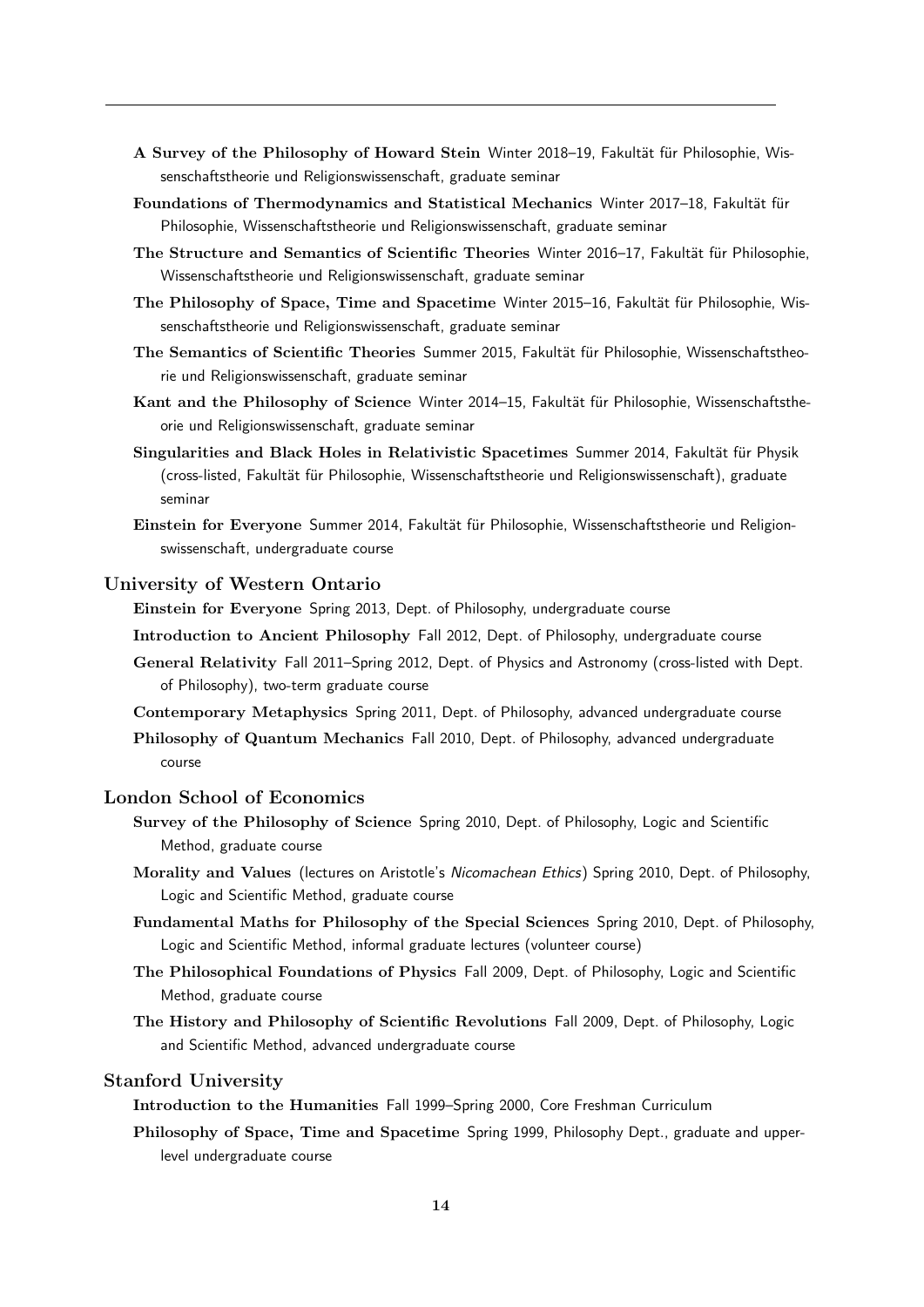- Determinism in Physics Winter 1999, Philosophy Dept., graduate seminar (co-taught with Prof. Patrick Suppes)
- Central Topics in Philosophy of Science Winter 1999, Philosophy Dept., upper-level undergraduate course
- Survey of Early 20th Century Analytic Philosophy Fall 1998, Philosophy Dept., graduate and upper-level undergraduate course

#### University of Chicago

Philosophical and Scientific Understandings of Causation Winter, 1997, Committee on the Conceptual Foundations of Science, honors upper-level undergraduate seminar

### STUDENT SUPERVISION

#### PhD Theses

- Giovanni Sommazzi (expected 2023) On the Emergence of Spacetime in AdS-CFT and Canonical Quantum Gravity, Primary Advisor, MCMP (LMU Munich)
- Alex Mathie (expected 2022) Foundational Problems in Black Hole Thermodynamics, Primary Advisor, MCMP (LMU Munich)
- Jamee Elder (2020) The Epistemology of Gravitational Wave Astrophysics, Associate Advisor (primary supervisor Prof. Don Howard), Philosophy Dept., Univ. of Notre Dame
- Martin Lesourd (2019) Causality, Black Holes, Prediction, and Counterfactuals in General Relativity, External Reader (primary supervisor Dr. Chris Timpson), Faculty of Philosophy, Univ. of Oxford
- Juliusz Doboszewski (2019) Is General Relativity Indeterministic? Selected Case Studies, External Reader (primary supervisor Dr. Hab. Jerzy Gołosz) Inst. of Philosophy, Jagiellonian Univ.
- Marina Baldiserra-Pacchetti (2018) Modeling, Uncertainty and Target Systems in Complex Sciences, External Reader (primary supervisor Prof. Robert Batterman), Dept. of History and Philosophy of Science, Univ. of Pittsburgh
- Saad Anis (2016) On the Role of Mathematics in Scientific Reasoning, External Reader (primary supervisor Prof. Chris Smeenk), Philosophy Dept., Univ. of Western Ontario
- Amy Wuest (2015) Philipp Frank: Philosophy of Science, Pragmatism, and Social Engagement, External Reader (primary supervisor Prof. Kathleen Okruhlik), Philosophy Dept., Univ. of Western Ontario
- Jonathon Everett (2014) Constitutive or Regulative Principles? The Kantian Legacy for Contemporary Philosophy of Science, External Reader (primary supervisor Prof. Michela Massimi), Dept. of Science and Technology Studies, Univ. College (London)

#### MA Theses

- Anne Deng (expected 2021) The Role of Rigor and Mathematics in Philosophy of Physics: Quantum Mechanics as a Case Study in Metaphysics, Primary Supervisor, MCMP (LMU Munich)
- Allyson (Allie) Richards (expected 2020) Modeling Perception in SET with Predictive Coding, Primary Supervisor, MCMP (LMU Munich)
- Leonardo Ortiz Acuña (2020) The Problem of the Arrow of Time in the Context of Special Relativity, Primary Supervisor, MCMP (LMU Munich)
- Alfredo García Cid (2020) The Meaning of Entropy in Quantum Statistical Mechanics, Primary Supervisor, MCMP (LMU Munich)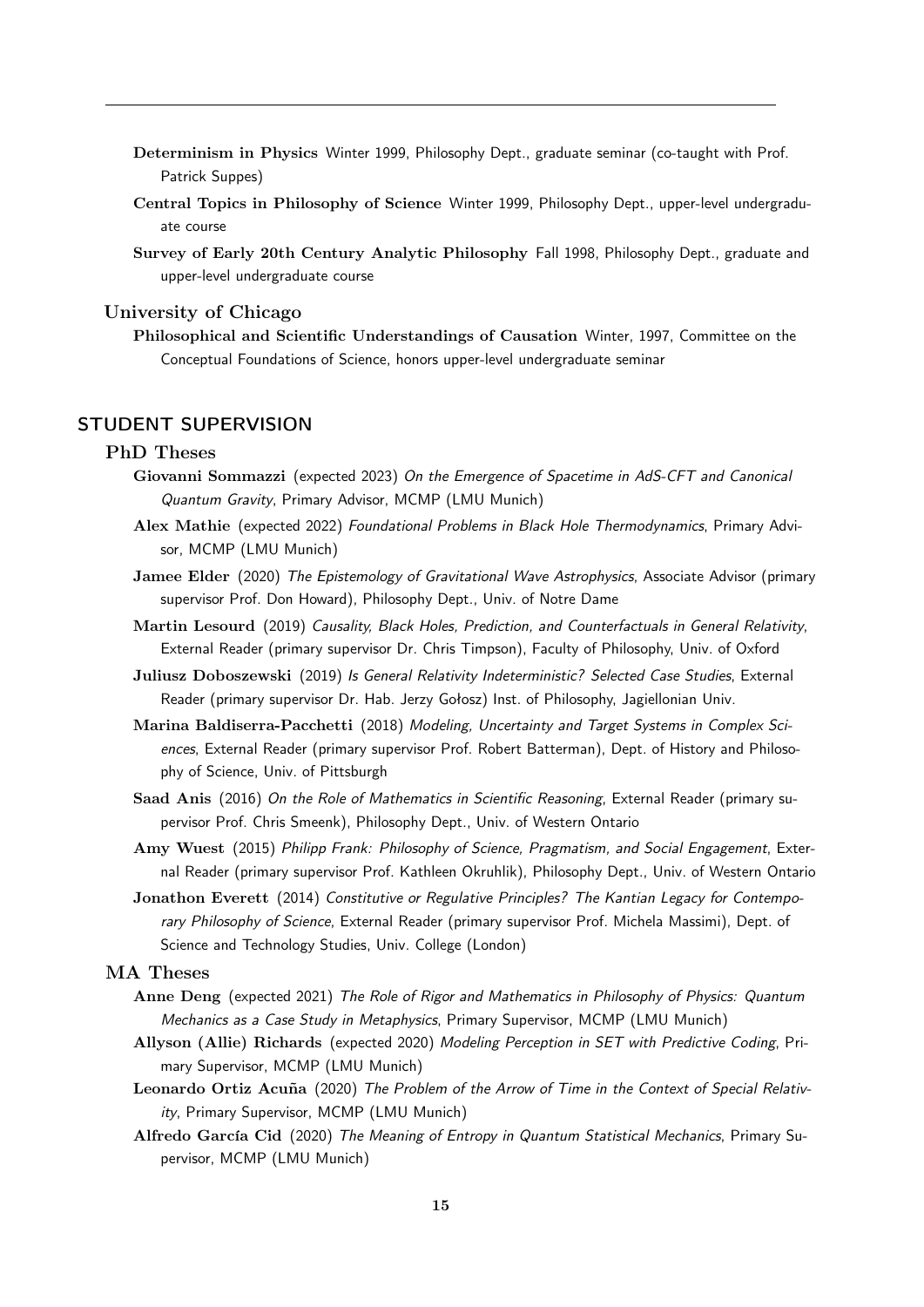- Alexander Niederklapfer (2019) Irreducible Representations as Particles in Quantum Field Theory, Reader, MCMP (LMU Munich)
- Augusto Clot (2019) Philosophical Problems of Inflationary Cosmology, Reader, Faculty of Philosophy, Univ. of Florence
- Giovanni Buonocore (2018) A Unified Account of Realism and Anti-Realism in Physics and Biology, Joint Primary Supervisor, Faculty of Philosophy, Univ. of Padua
- Marina Baldiserra-Pacchetti (2010) Einstein on Locality in Quantum Mechanics, Primary Supervisor, Dept. of Philosophy, Logic and Scientific Method, London School of Economics

# MEMBERSHIP IN PROFESSIONAL SOCIETIES

Foundational Questions Institute (FQXi) by invitation (Mar. 2016)

### CONFERENCE GRANTS  $(\text{\textless}51,300 \text{ for } 8 \text{ conferences})$

- Ludwig-Maximilians-Universität/Cambridge Partnership  $\epsilon$ 7,500, for week-long workshop "Foundational Problems in Semi-Classical Gravity and Black Hole Thermodynamics", Univ. of Cambridge, Oct. 2019
- Deutsche Forschungsgemeinschaft (German Research Foundation)  $\in$ 12,000, for international conference "All Things Reichenbach", MCMP (LMU Munich), Jul. 2019
- META, Politecnico di Milano  $\in$ 3,000 for international conference "Analogical Reasoning in Science", MCMP (LMU Munich), Oct. 2018
- Deutsche Forschungsgemeinschaft (German Research Foundation)  $\epsilon$ 5,000, for international conference "The Second Law of Thermodynamics", MCMP (LMU Munich), Sep. 2017
- The Franke Institute for the Humanities (Univ. of Chicago) \$10,000, for international conference "The Philosophy of Howard Stein", The Univ. of Chicago, Jun. 2017, primary applicant
- Foundational Questions Institute (FQXi) \$4,500, for international conference "The Philosophy of Howard Stein", The Univ. of Chicago, Jun. 2017, primary applicant
- British Society for the Philosophy of Science £300, for First Annual Bristol-MCMP Workshop on Foundations of Physics "Causal Horizons", Univ. of Bristol, Jan. 2017, primary applicant
- Deutsche Forschungsgemeinschaft (German Research Foundation)  $\in$ 9,000, for international conference "The Semantics of Scientific Theories", MCMP (LMU Munich), Jun. 2016, primary applicant

# ORGANIZATION OF INTERNATIONAL CONFERENCES AND SYMPOSIA

- Foundational Problems in Semi-Classical Gravity and Black Hole Thermodynamics LMU/Cambridge Partnership workshop (Univ. of Cambridge, Oct. 2019, 5 days, co-organizer)
- Symmetry and Equivalence in Physics Second Annual Irvine-LSE-Munich-PoliMi-Salzburg Network Conference for Senior Researchers (Salzburg, Sep. 2019, 1.5 days, co-organizer)
- Philosophy and Foundations of Physics Second Annual Irvine-LSE-Munich-PoliMi-Salzburg Conference for Junior Researchers (Salzburg, Sep. 2019, 1.5 days, co-organizer)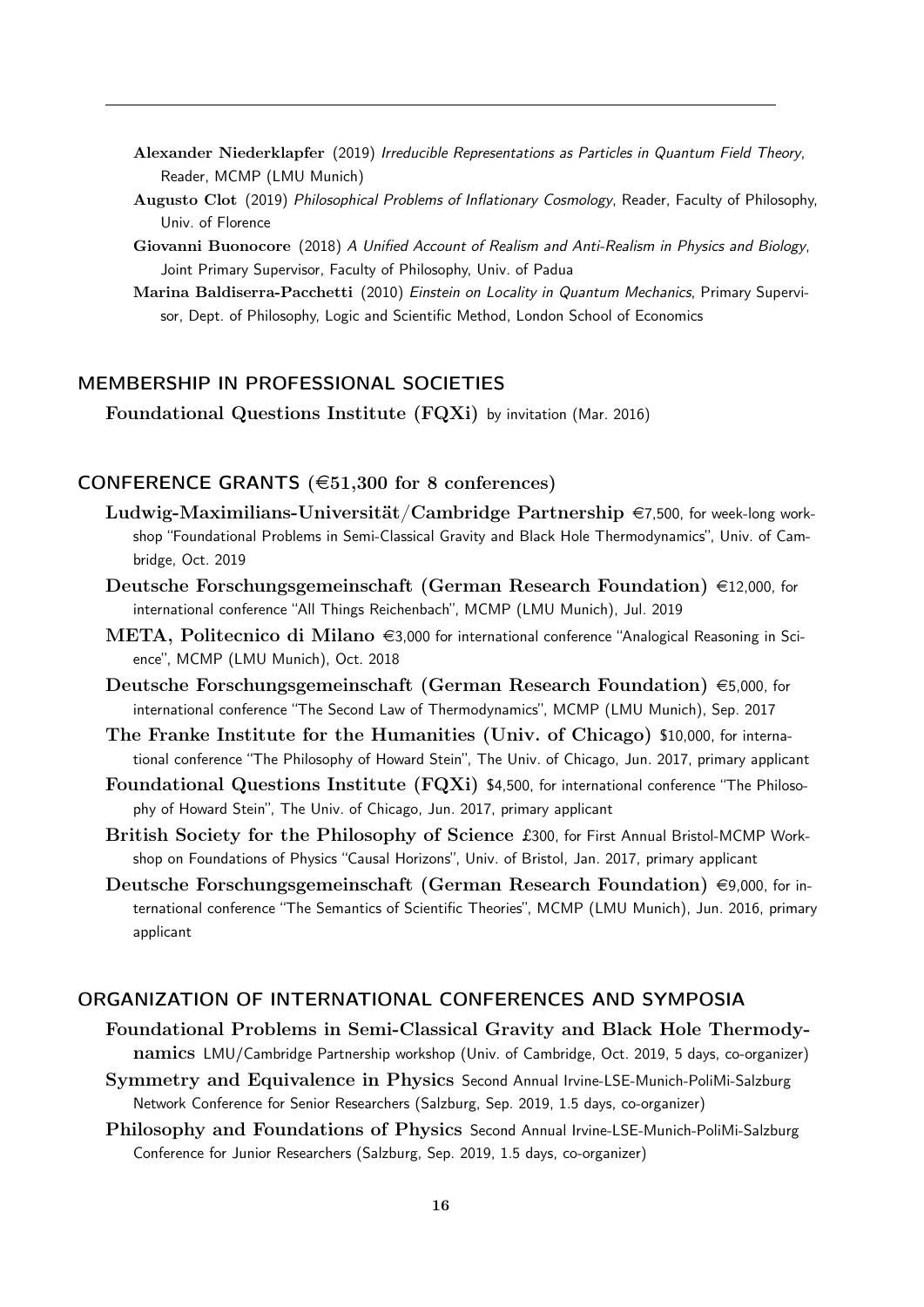All Things Reichenbach MCMP (LMU Munich, Jul. 2019, 3 days, co-organizer)

- Black Holes and Holography Yau Mathematical Sciences Center, Tsinghua Univ. (Tsinghua Sanya International Mathematics Forum, Hainan Province, China, Jan. 2019, 5 days, co-organizer); ongoing, one conference a year, indefinitely
- Black Holes, Inflation and Gravitational Waves Inst. for Advanced Study, Hong Kong Univ. of Science and Technology (Hong Kong, Jan. 2019, 3 days, co-organizer)
- Foundational Problems of Black Holes and Gravitational Radiation MCMP (LMU Munich, Oct. 2018, 2 days, head organizer)
- Analogical Reasoning in Science MCMP (LMU Munich, Oct. 2018, 3 days, co-organizer)
- Problems of Time First Annual Irvine-Munich-PoliMi-Salzburg Network Conference for Senior Researchers (Salzburg, Sep. 2018, 1.5 days, co-organizer)
- Philosophy and Foundations of Physics First Annual First Irvine-Munich-PoliMi-Salzburg Conference for Junior Researchers (Salzburg, Sep. 2018, 1.5 days, co-organizer)
- The Second Annual Black Hole Initiative Conference Harvard Univ. (May 2018, 3 days, co-organizer)
- Second Annual Bristol/MCMP Foundations of Physics Conference MCMP (LMU Munich, Jan. 2018, 1 day, head organizer)
- The Second Law of Thermodynamics MCMP (LMU Munich, Sep. 2017, 2 days, head organizer)
- Symmetries and Symmetry Breaking ii MCMP (LMU Munich, Jun. 2017, 1 day, coorganizer)
- The Philosophy of Howard Stein Univ. of Chicago (Jun. 2017, 2 days, head organizer)
- The First Annual Black Hole Initiative Conference Harvard Univ. (May 2017, 3 days, co-organizer)
- First Annual Bristol/MCMP Foundations of Physics Conference "Causal Horizons", Univ. of Bristol (Jan. 2017, 1 day, co-organizer)
- The Semantics of Scientific Theories MCMP (LMU Munich, Jun. 2016, 3 days, head organizer)
- The Foundations of Classical Field Theories MCMP (LMU Munich, Dec. 2014, 1 day, coorganizer)
- Foundations of Gravity and Thermodynamics Symposium, Philosophy of Science Association Biennial Conference (Chicago, Nov. 2014)
- New Horizons for Singularities in Classical Spacetime Theories Symposium, Philosophy of Science Association Biennial Conference (San Diego, Nov. 2012)
- The Foundations of Physics Philosophy Dept. and The Rotman Inst., Univ. of Western Ontario (May 2011, 2 days, co-organizer)

# SERVICE TO THE PROFESSION

Editor for Physics Journals Topical Editor (Foundations of Gravitational Theories) for Universe External Grant Reviewer Austrian Federal Ministry of Education, Science and Research (Bun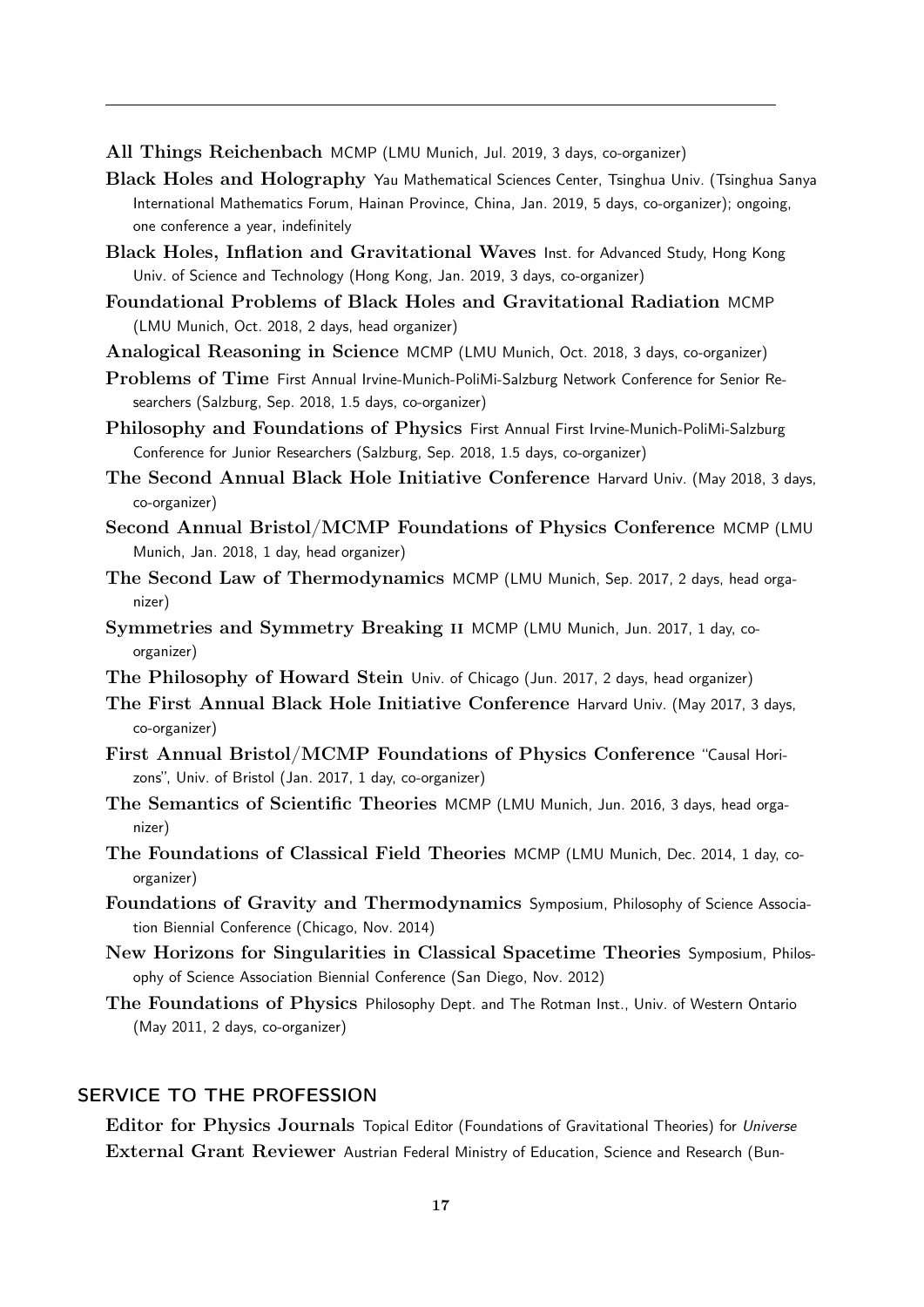desministerium für Bildung, Wissenschaft und Forschung); European Research Council (EU); French National Research Agency (Agence Nationale de la Recherche); Marie Skłodowska-Curie Individual Fellowships (European Commission); National Science Foundation (USA); Polish National Science Centre (Narodowe Centrum Nauki); John Templeton Foundation

- Referee for Philosophy, Physics, and Mathematics Publishing Houses Cambridge University Press; The Fields Inst. for Research in Mathematical Sciences; Springer-Verlag
- Referee for Philosophy Journals Analysis; Australasian Journal of Philosophy; The British Journal for the Philosophy of Science; Dialogue; Ergo; Erkenntnis; European Journal for Philosophy of Science; Foundations of Science; HOPOS; International Studies in the Philosophy of Science; Journal for General Philosophy of Science; Mind; Philosophical Review; Philosophical Studies; Philosophies; Philosophy of Science; South African Journal of Philosophy ; Studies in History and Philosophy of Modern Physics; Studies in History and Philosophy of Science; Synthese; Theoria
- Referee for Physics Journals Classical and Quantum Gravity; Entropy; European Journal of Physics; Foundations of Physics; General Relativity and Gravitation; International Journal of Physics Research and Applications; Journal of Physics Communications; Physica Scripta; Philosophical Transactions of the Royal Society; Universe
- Program Committee (Major Conferences) British Society for Philosophy of Science Annual Conference, 2017, 2019, 2020; The 19th UK and European Conference on Foundations of Physics, 2018
- Philosophy of Science Association chief architect and webmaster (volunteer) for the PSA's new website, <http://www.philsci.org>, Jan. 2008–Jun. 2009

## SERVICE TO THE DEPARTMENT

#### MCMP (LMU, Munich)

- Chair of the Munich-Bonn History and Philosophy of Physics Research Collaboration, 2018–present
- Chair of the Irvine-LSE-Munich-PoliMi-Salzburg Scientific Network for Foundations of Physics, 2017– present
- Faculty Search Committees, 2014–present
- Visiting Fellows Committees, 2014–2017
- Colloquiums Coordinator, 2013–2015

#### Black Hole Initiative (Harvard University)

- Post-Doctoral Fellows Hiring Committee, 2017–present
- Visiting Fellows Coordinator, 2017–present
- Chair of the Colloquium Committee, 2017–2018
- Philosophy Workshop Coordinator, 2017–2018

#### Rotman Institute of Philosophy (University of Western Ontario)

• Post-Doctoral Search Committees, 2012-2013

# SERVICE TO THE LOCAL COMMUNITY

Black Hole Initiative (Harvard University) organized and led philosophy reading group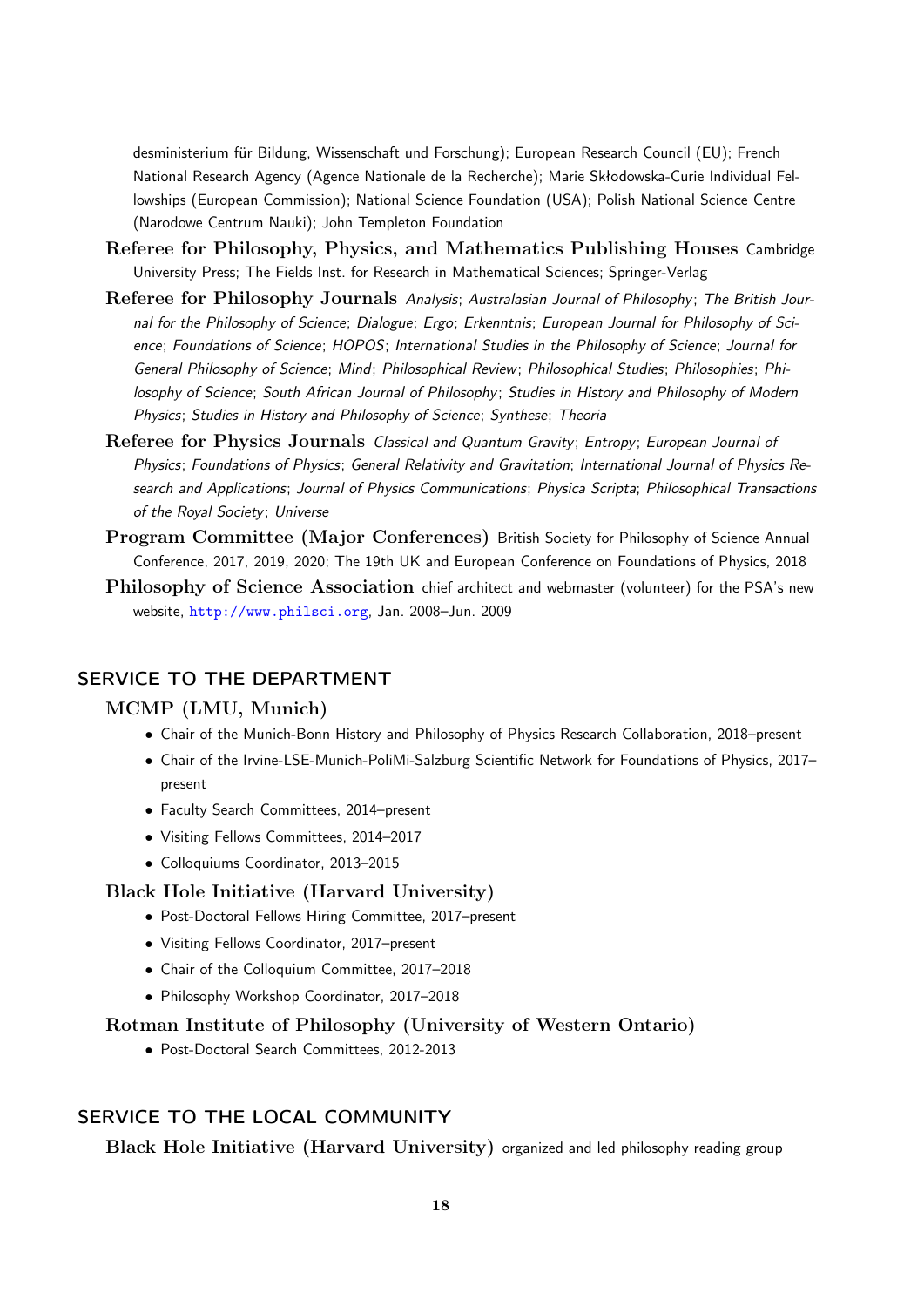- MCMP (LMU, Munich) organized bi-weekly philosophy of physics reading group; program committee for many conferences hosted by the MCMP; fostering active collaborations with mathematics and physics departments
- Rotman Institute of Philosophy (University of Western Ontario) organized biweekly philosophy of physics reading group; organized bi-weekly general philosophy of science reading group; organized weekly reading group on James Clerk Maxwell; program committee for every conference orgznized by the Rotman Inst.; fostered active collaborations with mathematics and physics departments
- London School of Economics organized weekly reading group on Plato's Statesman (one in English, and a subsidiary group for Greek readers); delivered weekly informal graduate lecture series on the fundamentals of topology and real analysis
- Stanford University organized weekly reading groups on Russell's The Analysis of Matter and Carnap's Meaning and Necessity; fostered active collaborations with mathematics and physics departments

### PUBLIC OUTREACH AND EDUCATION

- Nautilus interview by Brian Gallagher, May 2020, about my paper "What Can It Mean to Ask, Why Is There Something Rather Than Nothing?", for a forthcoming article
- American Scientist survey essay "What Is a Black Hole?" for a general audience, forthcoming 2020
- Every Little Thing science advisor for Gimlet media podcast ([https://gimletmedia.com/shows/](https://gimletmedia.com/shows/every-little-thing) [every-little-thing](https://gimletmedia.com/shows/every-little-thing)), April 2020–present
- $Quanta$  "Black Hole Singularities Are as Inescapable as Expected", interview and article by S. Nadis in the popular science magazine Discover, [https://www.quantamagazine.org/](https://www.quantamagazine.org/black-hole-singularities-are-as-inescapable-as-expected-20191202/) [black-hole-singularities-are-as-inescapable-as-expected-20191202/](https://www.quantamagazine.org/black-hole-singularities-are-as-inescapable-as-expected-20191202/) (December 2019), about my paper "Singularities in Reissner-Nordström Black Holes" (with Paul Chesler and Ramesh Narayan, Classical and Quantum Gravity, 2019, doi[:10.1088/1361-6382/ab5b69\)](http://dx.doi.org/10.1088/1361-6382/ab5b69)
- $Discover$  "Peering Inside Realistic Black Holes", interview and article by S. Nadis in the popular science magazine Discover, [http://discovermagazine.com/2019/septemberoctober/](http://discovermagazine.com/2019/septemberoctober/taking-the-plunge) [taking-the-plunge](http://discovermagazine.com/2019/septemberoctober/taking-the-plunge) (September/October 2019), about my paper "Numerical Evolution of Shocks in the Interior of Kerr Black Holes" (with Paul Chesler and Ramesh Narayan, Physical Review D, 2019, [doi:10.1103/PhysRevD.99.084033](https://dx.doi.org/10.1103/PhysRevD.99.084033)
- Nautilus "Think You Know the Definition of a Black Hole? Think Again", article by Brian Gallagher in the popular online science and culture magazine Nautilus ( $http://nautil.us/blog/$ [think-you-know-the-definition-of-a-black-hole-think-again](http://nautil.us/blog/think-you-know-the-definition-of-a-black-hole-think-again)), based on my paper "The Many Definitions of a Black Hole" (Nature Astronomy, 2019, doi[:10.1038/s41550-018-0602-1\)](http://dx.doi.org/10.1038/s41550-018-0602-1)
- Nature Astronomy Online Community blogger for a general audience (ongoing from Oct. 2018)

University of Western Ontario public lecture "Black Holes" (Mar. 2012)

London School of Economics public lecture "Singularities in General Relativity" (Oct. 2009)

### LANGUAGES

Ancient Greek reading (fluent)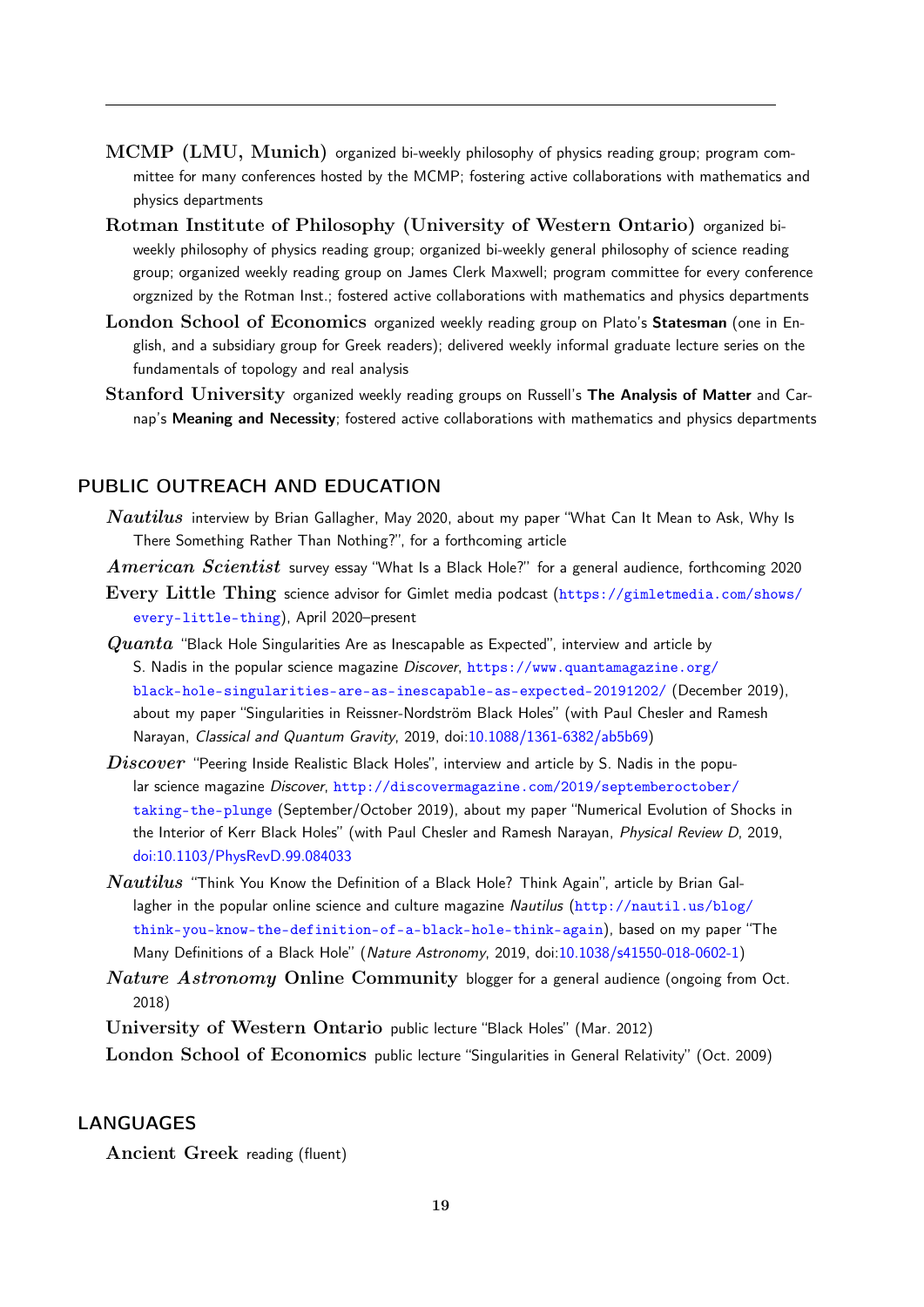German reading (excellent), speaking (adequate) Spanish reading and speaking (excellent)

#### RECOMMENDERS

- Prof. David Malament (Emeritus), Univ. of California, Irvine, Dept. of Logic and Philosophy of Science, [dmalamen@uci.edu,](mailto:dmalamen@uci.edu) +1 949-824-7374
- Prof. Howard Stein (Emeritus), Univ. of Chicago, Philosophy Dept., [hstein@uchicago.edu,](mailto:hstein@uchicago.edu) +1 773-702- 8513
- Prof. Michael Friedman, Stanford Univ., Philosophy Dept., [mlfriedman@stanford.edu,](mailto:mlfriedman@stanford.edu) +1 650-723-2547
- Prof. Harvey Brown (Emeritus), Oxford Univ., Faculty of Philosophy, [harvey.brown@philosophy.ox.ac.uk,](mailto:harvey.brown@philosophy.ox.ac.uk) +44 1865 276926
- Prof. Dr. Stephan Hartmann, Ludwig-Maximilians-Universität, Munich Center for Mathematical Philosophy, Chair, [S.Hartmann@lmu.de,](mailto:S.Hartmann@lmu.de) +49 189 2180 3320
- Prof. William Harper (Emeritus), Univ. of Western Ontario, Philosophy Dept., [wlharp@uwo.ca,](mailto:wlharp@uwo.ca) +1 519-661-2111

### FURTHER REFERENCES

Dr. Jeremy Butterfield, Senior Research Fellow, Trinity College, Univ. of Cambridge, [jb56@cam.ac.uk](mailto:jb56@cam.ac.uk)

- Prof. John Earman (Emeritus), Univ. of Pittsburgh, History and Philosophy of Science Dept., [jear](mailto:jearman@pitt.edu)[man@pitt.edu,](mailto:jearman@pitt.edu) +1 412-624-1052
- Prof. Carlo Rovelli, Centre de Physique Theorique de Luminy, Université de Marseille, [rovelli@cpt.univ](mailto:rovelli@cpt.univ-mrs.fr)[mrs.fr,](mailto:rovelli@cpt.univ-mrs.fr) +33 (0) 6 14 59 38 85

## ADDITIONAL INFORMATION

From June of 2000 to August of 2008 I did not hold an academic position. During that time, my mother was chronically and acutely ill, and she had neither health insurance nor any other means to pay her medical bills. My academic position in 2000 at Stanford University did not pay enough for me to pay her medical bills. I therefore left Stanford and took employment in the computer industry in order to earn enough to pay her medical bills and otherwise support her. When I no longer had that obligation in 2008, I returned immediately to academia.

That also explains why I held a lectureship in 1998-1999 and a post-doctoral position in 1999-2000, both at Stanford, but did not receive my Ph.D. until 2005: when I was hired for the positions at Stanford, it was with the agreement that I would finish my Ph.D. in 1999. My mother's illness prevented me from completing it then. I worked on it afterward when I could, while I held positions in software.

# PHILOSOPHY OF PHYSICS TALKS 1996–2017

- "Continuum Spacetime as the Limit of Discrete Structure"
	- Institut des Hautes Études Scientifiques, Conference "Quantum Gravity: Physics and Philosophy" (Paris, Oct. 2017)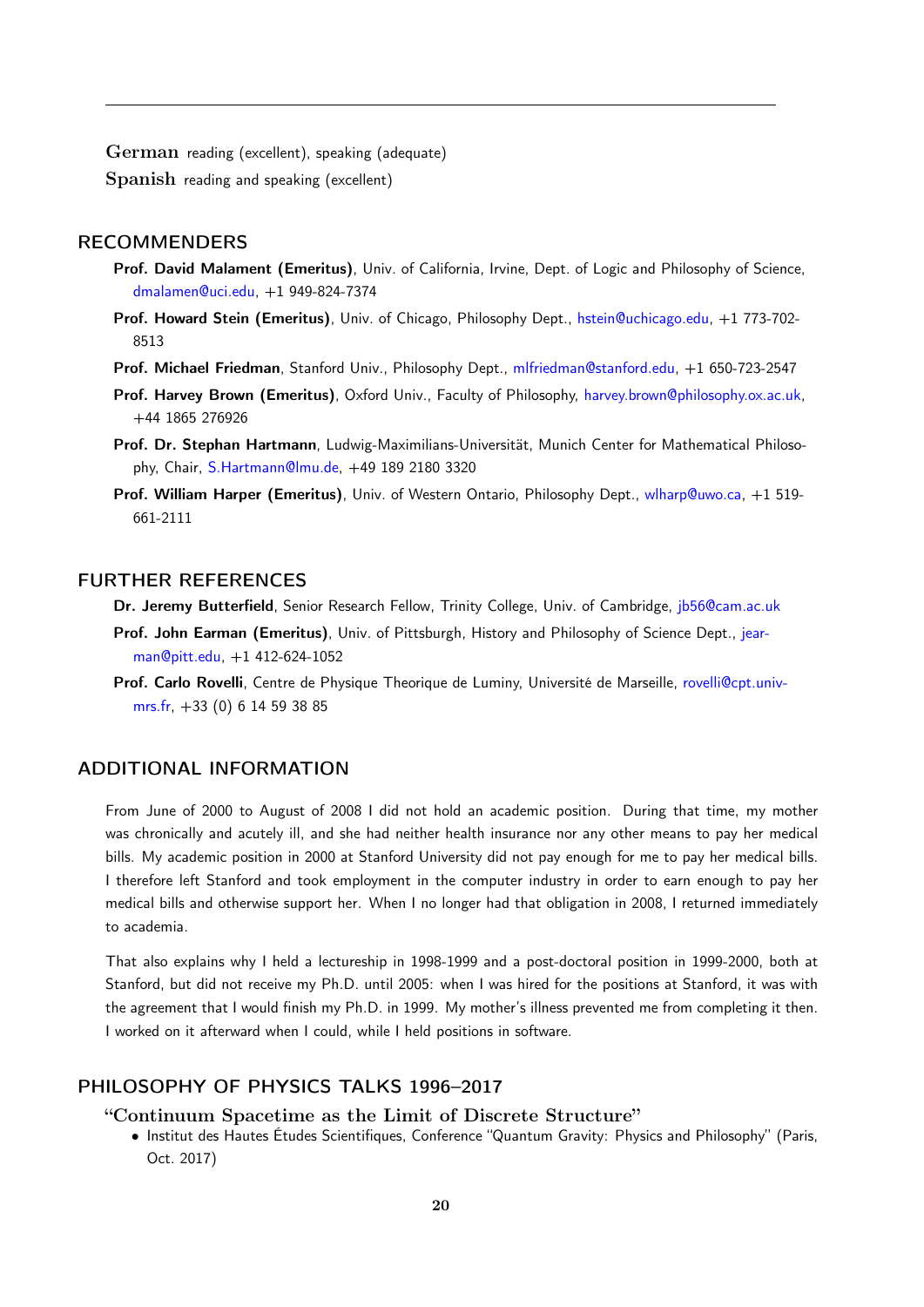## "The Problem of Approximate Symmetries in General Relativity"

- Leibniz Universität, Institut für Philosophie Conference "Symmetries in Physics" (Hannover, Jul. 2017)
- Laboratoire des Recherches sur les Sciences de la Matière (CEA-Saclay), Conference "Symmetries in Physics" (Paris, Dec. 2016)

### "Classical Black Holes Are Hot"

- Max Planck Inst. for Radio Astronomy, Deutsche Physikalische Gesellschaft (German Physics Society) Conference "Do Black Holes Exist?—Physics and Philosophy of Black Holes" (Bad Honnef, Germany, Apr. 2017)
- Philosophy of Science Association, Biennial Conference (Chicago, Nov. 2014)
- Univ. of Oxford, Philosophy of Cosmology Programme Conference "Philosophy of Cosmology" (Tenerife, Sep. 2014)
- British Society for Philosophy of Science, Annual Conference (Cambridge, Jul. 2014)
- California Technical Inst., Division of the Humanities Colloquium (Jan. 2016)
- Italian Society for Logic and Philosophy of Sciences, Triennial Conference (Rome, Jun. 2014)
- NYU/Columbia/Rutgers Philosophy of Physics Group, Colloquium (New York City, Mar. 2014)
- MCMP, Colloquium (Dec. 2013)
- Southern California Group on the Philosophy of Physics, Colloquium, Univ. of California (Irvine, Nov. 2011)
- European Philosophy of Science Association, Biennial Conference (Athens, Oct. 2011)

# "Why the Four-Dimensional Einstein Field Equation Is Not Equivalent to the 3+1 Canonical Representation, Plus a Few (Mostly Dismissive) Remarks about the Hole Argument"

• London School of Economics, Dept. of Philosophy, Logic and Scientific Method Workshop "The Hole Shebang: New Perspectives on the Hole Argument" (Jul. 2016)

### "What Is Generic and What Is Special about the Universe?"

- Hebrew Univ., Joint MCMP/Edelstein Center Conference "Probabilities in Science and Philosophy" (Jerusalem, May 2016)
- 15th Congress of Logic, Methodology and Philosophy of Science, Triennial Conference (Helsinki, Aug. 2015)

### "Black Holes Really Are Thermodynamical Objects"

- Trinity College (Univ. of Cambridge), Colloquium (May 2016)
- Univ. of Bristol, Depts. of Philosophy and Physics Joint Colloquium (Apr. 2016)

# "On the Physical and Thermodynamical Character of Cosmological Singularities"

• Philosophy of Science Association, Biennial Conference (San Diego, Nov. 2012)

### "On the Principle of Equivalence and the Speciation of Physical Systems"

• Univ. of Western Ontario, Philosophy Dept., Annual Philosophy of Physics Conference (Jun. 2015)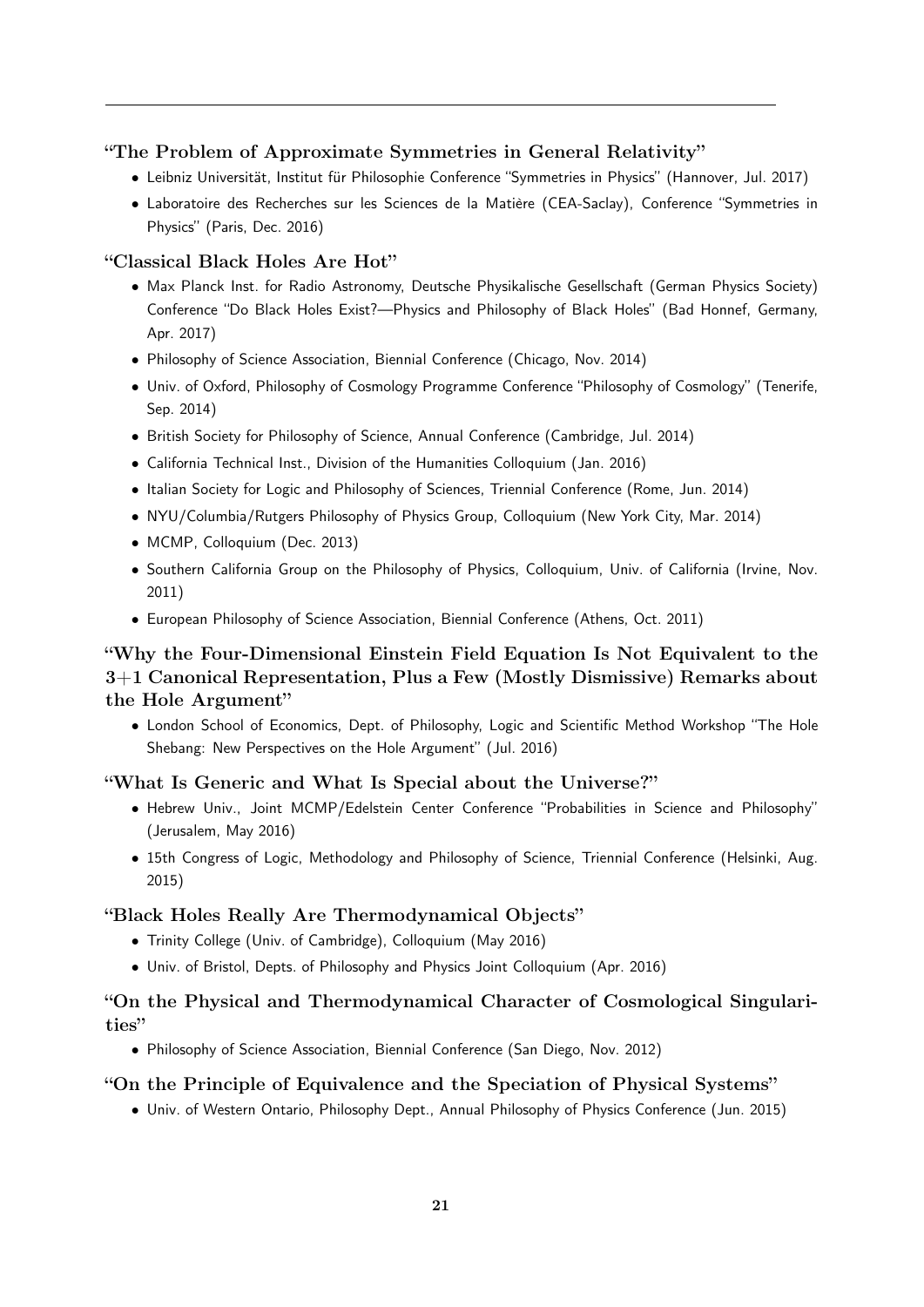# "The Physical and Philosophical Significance of Energy Conditions in Spacetime Theories"

• Univ. of Oxford, Faculty of Philosophy Colloquium (Oxford, Feb. 2015)

## "Some Puzzles and Theorems about Newtonian Gravitational Energy"

• Rotman Inst. of Philosophy, Colloquium (London, ON, Mar. 2014)

### "On the Existence of Spacetime Structure"

- Univ. of Western Ontario, Philosophy Dept. Annual Philosophy of Physics Conference (May 2013)
- Carnegie Mellon Univ., Philosophy Dept. Colloquium (Jan. 2009)
- Third International Conference on the Nature and Ontology of Spacetime (Montreal, Jun. 2008)

#### "Singularities and the Cosmological Arrow of Time"

• Foundational Questions Inst. (FQXi), Conference "On Time in Physics" (Univ. of California, San Diego, May 2012)

#### "On the Status and Role of the Principle of Equivalence in General Relativity"

• Stanford Univ., Suppes Center for History and Philosophy of Science Colloquium (May 2012)

#### "Classical Mechanics Is Lagrangian; It Is Not Hamiltonian"

- Perimeter Inst. of Theoretical Physics, Colloquium, Southwestern Ontario Group on the Foundations of Physics (Waterloo, ON, Mar. 2012)
- Univ. of Bristol, Colloquium, Dept. of Philosophy (Mar. 2011)
- Univ. of Pittsburgh, Center for the Philosophy of Science Colloquium (Sep. 2008)

#### "There Is No Gravitational Stress-Energy Tensor"

- Perimeter Inst. of Theoretical Physics, Southwestern Ontario Group on the Foundations of Physics Colloquium (Oct. 2010)
- British Society for the Philosophy of Science, Annual Conference (Dublin, July. 2010)
- Univ. of Oxford, Faculty of Philosophy Colloquium (Nov. 2009)
- The Joint Session of the Aristotelian Society and the Mind Association, Annual Conference (Norwich, Jul. 2009)

#### "Questions about Laplacian Determinism in Newtonian Mechanics"

• Bucknell Univ., Dept. of Philosophy Colloquium (Feb. 2009)

# "Does General Relativity Need an Interpretation?"

• Philosophy of Science Association, Biennial Conference (Pittsburgh, Nov. 2008)

#### "Against the Current Excesses of Quantum Gravity: A Plea for Modesty"

• Philosophy of Science Association, Biennial Conference (Vancouver, Nov. 2000)

## "The Analysis of Singular Spacetimes"

- Philosophy of Science Association, Biennial Conference (Kansas City, MO, Oct. 1998)
- Univ. of Pittsburgh, Dept. of the History and Philosophy of Science Colloquium (Sep. 1998)

#### "Bell's Theorem and the Delicacy of Causal Ascription"

• Tufts Univ., Philosophy Dept. Colloquium (Jan. 1999)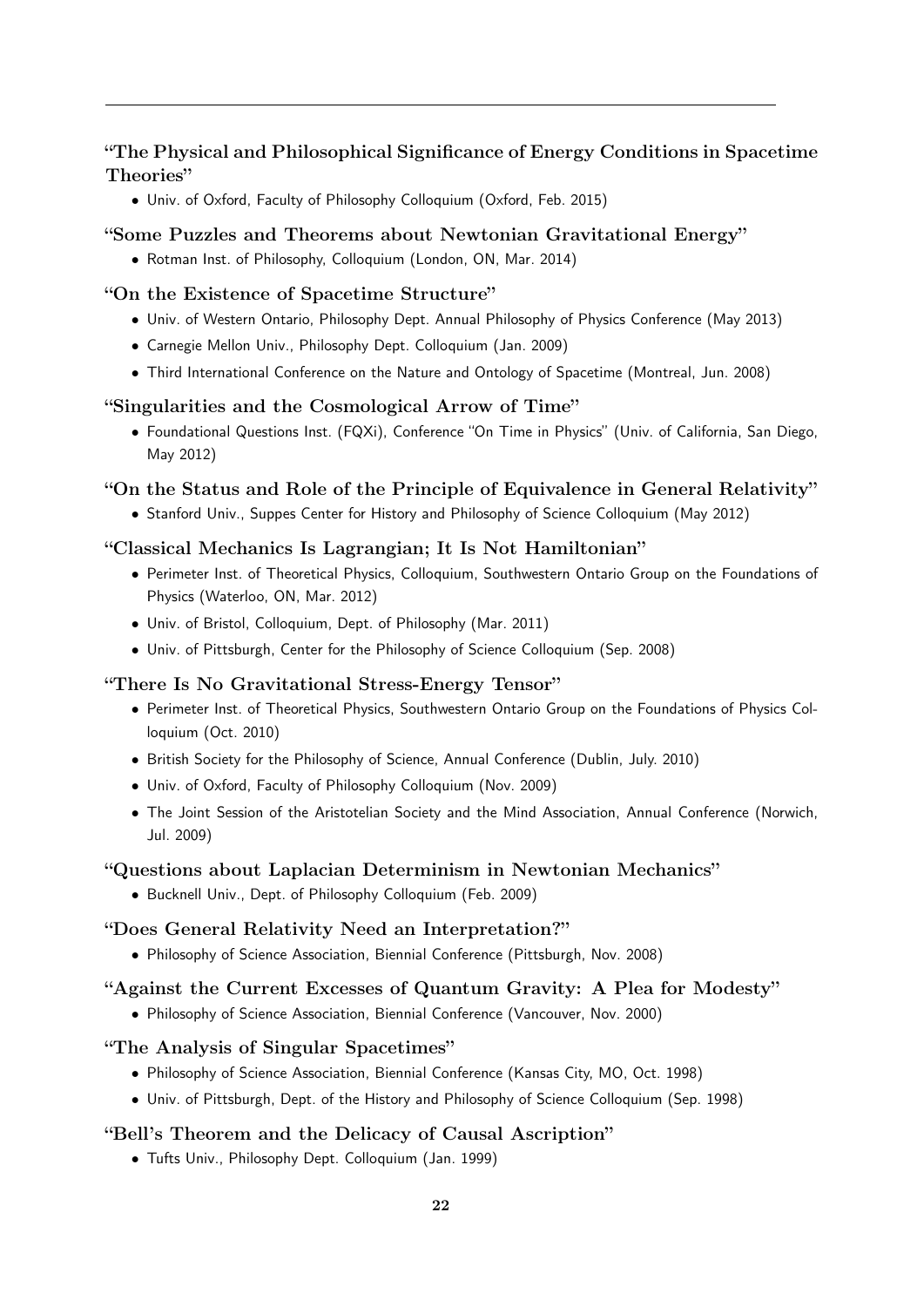- American Philosophical Association, Eastern Division Annual Conference (Atlanta, Dec. 1996)
- Midwest Workshop on the Foundations of Physics, Colloquium (Chicago, Mar. 1996)

# "Defining Gravitational Energy in Newtonian Theory and in General Relativity"

• Midwest Workshop on the Foundations of Physics, Colloquium (Chicago, Feb. 1998):

# PHILOSOPHY OF SCIENCE TALKS 2009–2017

#### "Newtonion Abduction (Not IBE!) as Framework Confirmation"

• Center for Advanced Studies, Conference "Reasoning in Physics" (LMU Munich, Dec. 2016)

#### "Animadversions on the Semantic View of Theories"

- Universidad Complutense, Methods of Causal Inference and Scientific Representation Group Colloquium (Madrid, Dec. 2016)
- Canadian Society for the History and Philosophy of Science, Annual Conference (Waterloo, ON, May 2012)

#### "Aggregating Scientific Judgements in the Absence of Empirical Data"

• Venice International Univ., Conference "Social Choice and its Philosophical Applications" (Oct. 2016)

# "Kinematical Constraints as Constitutive A Priori Components of Physical Theory"

• Univ. of Konstanz, Philosophy Faculty Conference "Neo-Kantian Perspectives on Contemporary Philosophy of Science", (Jan. 2016)

# "If the Metric Were Not Dynamical, Counterfactuals in General Relativity Would Be Easy"

- European Philosophy of Science Association, Biennial Conference (Düsseldorf, Sep. 2015)
- British Society for Philosophy of Science, Annual Conference (Manchester, Jul. 2015)

# "On Newton's Third Rule of Reasoning in Philosophy, 'The Universal Qualities of Bodies', and the Speciation of Physical Systems"

- HOPOS, Annual Conference (Ghent, Jul. 2014)
- Univ. of Pittsburgh Center for the Philosophy of Science, Conference "Newton and Empiricism" (Apr. 2010)

# "On the Propriety of Representation as a New Basis for the Semantics of Physical Theories"

- Univ. of Western Ontario, Colloquium, Dept. of Philosophy (London, ON, Jan. 2012)
- Univ. of Leeds, Colloquium, Dept. of Philosophy (Mar. 2011)
- London School of Economics, The Dept. of Philosophy, Logic and Scientific Method Colloquium (Nov. 2009)
- The Sigma Club, Colloquium (London, Oct. 2009)